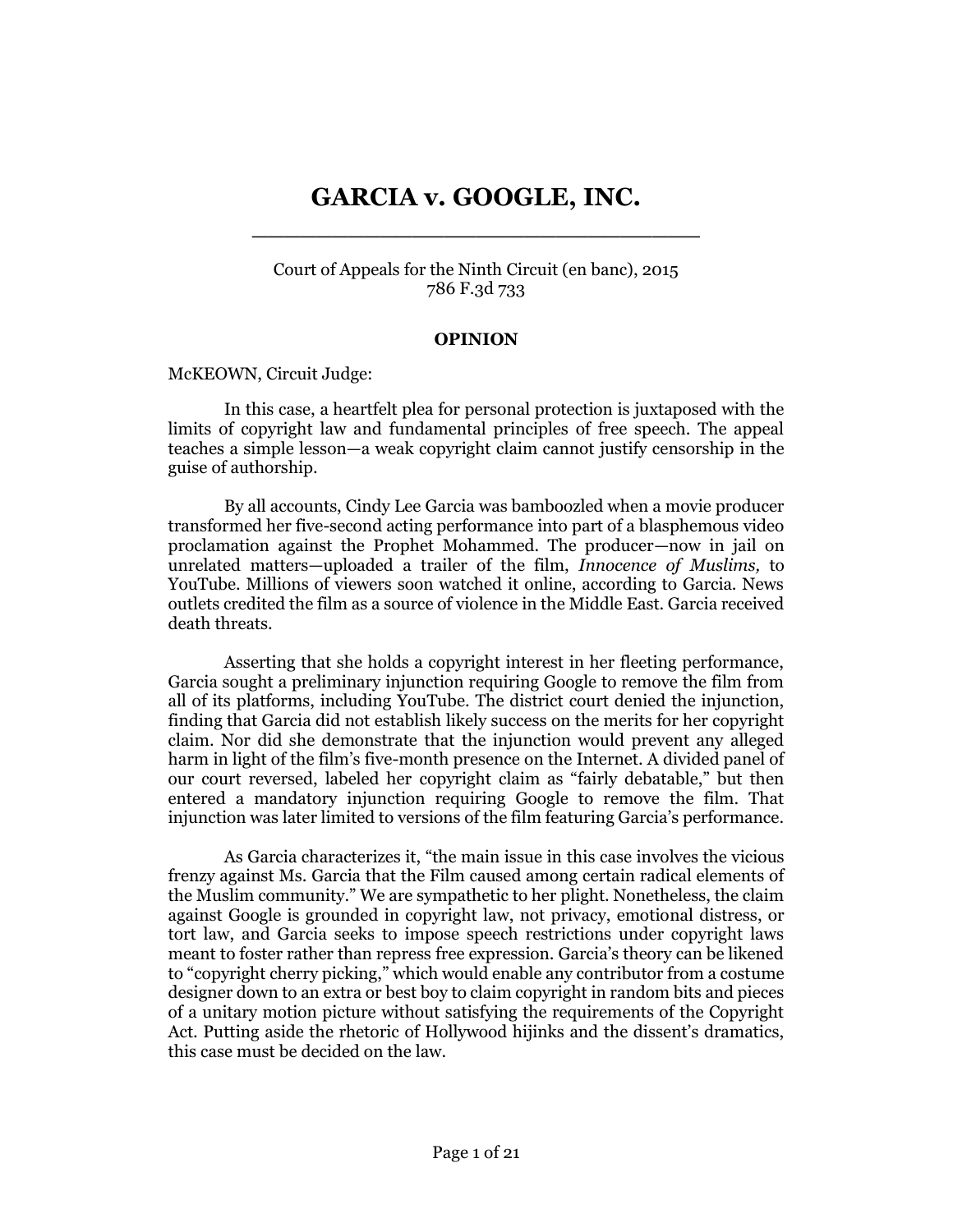In light of the Copyright Act's requirements of an "original work[ ] of authorship fixed in any tangible medium,"  $17 \text{ U.S.C. }$  §  $102(a)$ , the mismatch between Garcia's copyright claim and the relief sought, and the Copyright Office's rejection of Garcia's application for a copyright in her brief performance, we conclude that the district court did not abuse its discretion in denying Garcia's request for the preliminary injunction. As a consequence, the panel's mandatory injunction against Google was unjustified and is dissolved upon publication of this opinion.

### **BACKGROUND AND PROCEDURAL HISTORY**

In July 2011, Cindy Lee Garcia responded to a casting call for a film titled *Desert Warrior,* an action-adventure thriller set in ancient Arabia. Garcia was cast in a cameo role, for which she earned \$500. She received and reviewed a few pages of script. Acting under a professional director hired to oversee production, Garcia spoke two sentences: "Is George crazy? Our daughter is but a child?" Her role was to deliver those lines and to "seem[ ] concerned."

Garcia later discovered that writer-director Mark Basseley Youssef (a.k.a. Nakoula Basseley Nakoula or Sam Bacile) had a different film in mind: an anti-Islam polemic renamed *Innocence of Muslims.* The film, featuring a crude production, depicts the Prophet Mohammed as, among other things, a murderer, pedophile, and homosexual. Film producers dubbed over Garcia's lines and replaced them with a voice asking, "Is your Mohammed a child molester?" Garcia appears on screen for only five seconds.

Almost a year after the casting call, in June 2012, Youssef uploaded a 13– minute–and–51–second trailer of *Innocence of Muslims* to YouTube, the videosharing website owned by Google, Inc., which boasts a global audience of more than one billion visitors per month. After it was translated into Arabic, the film fomented outrage across the Middle East, and media reports linked it to numerous violent protests. The film also has been a subject of political controversy over its purported connection to the September 11, 2012, attack on the United States Consulate in Benghazi, Libya.

Shortly after the Benghazi attack, an Egyptian cleric issued a fatwa against anyone associated with *Innocence of Muslims,* calling upon the "Muslim Youth in America<sup>[]</sup> and Europe" to "kill the director, the producer<sup>[</sup>,] and the actors and everyone who helped and promoted this film." Garcia received multiple death threats.

Legal wrangling ensued. Garcia asked Google to remove the film, asserting it was hate speech and violated her state law rights to privacy and to control her likeness. Garcia also sent Google five takedown notices under the Digital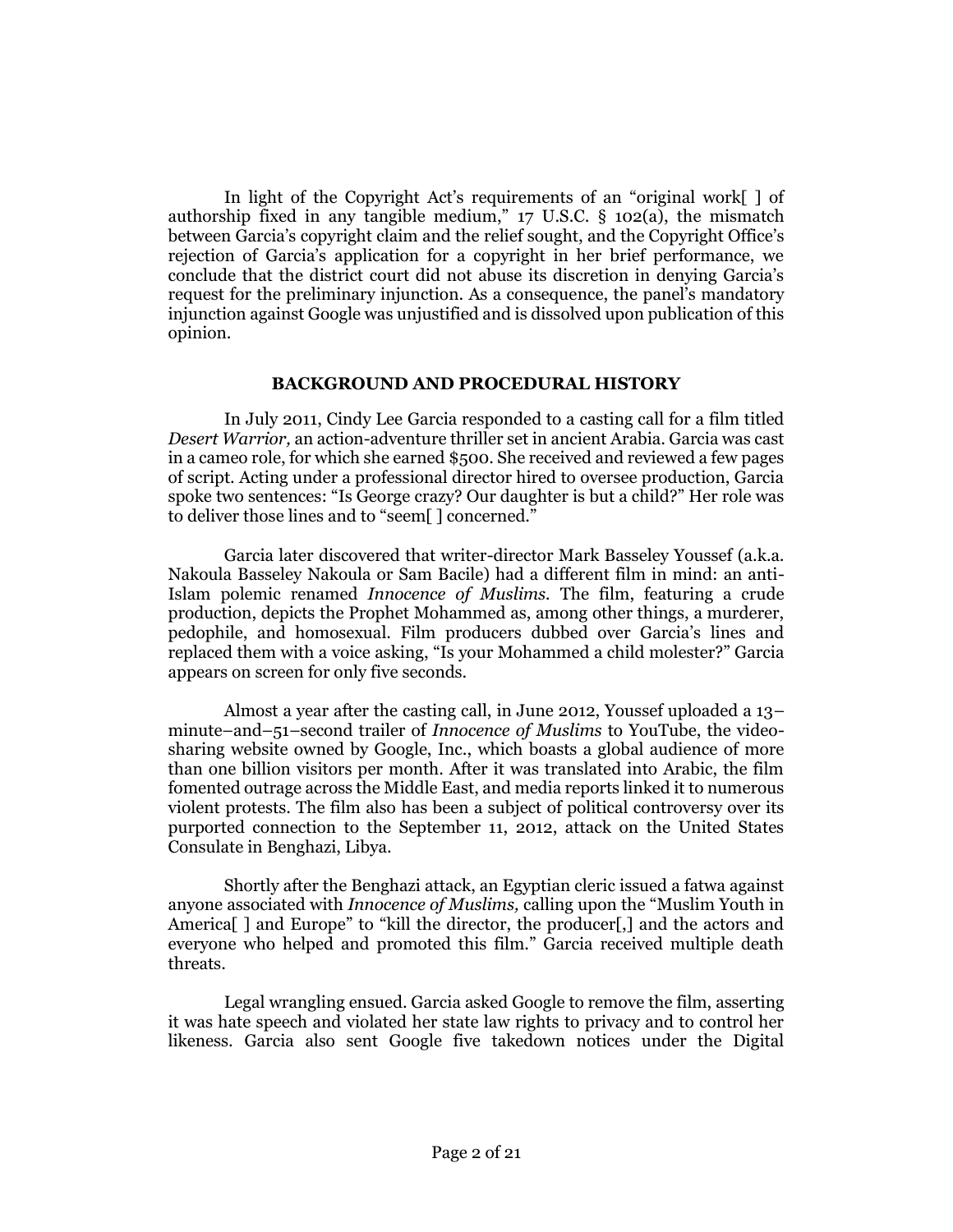Millenium Copyright Act, [17 U.S.C. § 512,](http://www.westlaw.com/Link/Document/FullText?findType=L&pubNum=1000546&cite=17USCAS512&originatingDoc=I51ce6ec9fd5811e4b86bd602cb8781fa&refType=LQ&originationContext=document&vr=3.0&rs=cblt1.0&transitionType=DocumentItem&contextData=(sc.Search)) claiming that YouTube's broadcast of *Innocence of Muslims* infringed her copyright in her "audio-visual dramatic performance." Google declined to remove the film.

On September 19, 2012, Garcia first sued Google, Youssef, and other unnamed production assistants in Los Angeles Superior Court. Her complaint alleged a compendium of torts and assorted wrongdoing under California law. As against Google, Garcia made claims for invasion of privacy, false light, and violating her right to publicity. She brought the same claims against Youssef and added fraud, unfair business practices, slander, and intentional infliction of emotional distress. The state court denied Garcia's motion for a "temporary restraining order and for an order to show cause re preliminary injunction," because she had "not shown a likelihood of success on the merits." On September 25, 2012, Garcia voluntarily dismissed her state court suit.

One day later, Garcia turned to federal court. She filed suit in the United States District Court for the Central District of California and again named Google and Youssef as codefendants. Garcia alleged copyright infringement against both defendants and revived her state law claims against Youssef for fraud, unfair business practices, libel, and intentional infliction of emotional distress.

Garcia then moved for a temporary restraining order and for an order to show cause on a preliminary injunction—but only on the copyright claim. She sought to bar Google from hosting *Innocence of Muslims* on YouTube or any other Google-run website.

On November 30, 2012, the district court denied Garcia's motion for a preliminary injunction. As an initial matter, the court concluded that "Garcia ha[d] not demonstrated that the requested relief would prevent any alleged harm," because, by that point, the film trailer had been on the Internet for five months. Nor did Garcia establish a likelihood of success on the merits. In particular, the district court found that the nature of Garcia's copyright interest was unclear, and even if she could establish such a copyright, she granted the film directors an implied license to "distribute her performance as a contribution incorporated into the indivisible whole of the Film."

A divided panel of our court reversed. More than a year and a half after the film was first uploaded, the panel majority first issued a secret takedown order, giving Google twenty-four hours to remove all copies of *Innocence of Muslims* from YouTube and other Google-controlled platforms. The panel embargoed disclosure of the order until it issued its opinion. The panel later amended the order to allow YouTube to post any version of the film that did not include Garcia's performance.

In its later-issued opinion, the panel majority reversed the district court and granted Garcia's preliminary injunction. *[Garcia v. Google, Inc.,](http://www.westlaw.com/Link/Document/FullText?findType=Y&serNum=2032793296&pubNum=0000506&originatingDoc=I51ce6ec9fd5811e4b86bd602cb8781fa&refType=RP&originationContext=document&vr=3.0&rs=cblt1.0&transitionType=DocumentItem&contextData=(sc.Search))* 743 F.3d 1258, *amended by Garcia v. Google, Inc.,* [766 F.3d 929 \(9th Cir.2014\).](http://www.westlaw.com/Link/Document/FullText?findType=Y&serNum=2033817839&pubNum=0000506&originatingDoc=I51ce6ec9fd5811e4b86bd602cb8781fa&refType=RP&originationContext=document&vr=3.0&rs=cblt1.0&transitionType=DocumentItem&contextData=(sc.Search)) Despite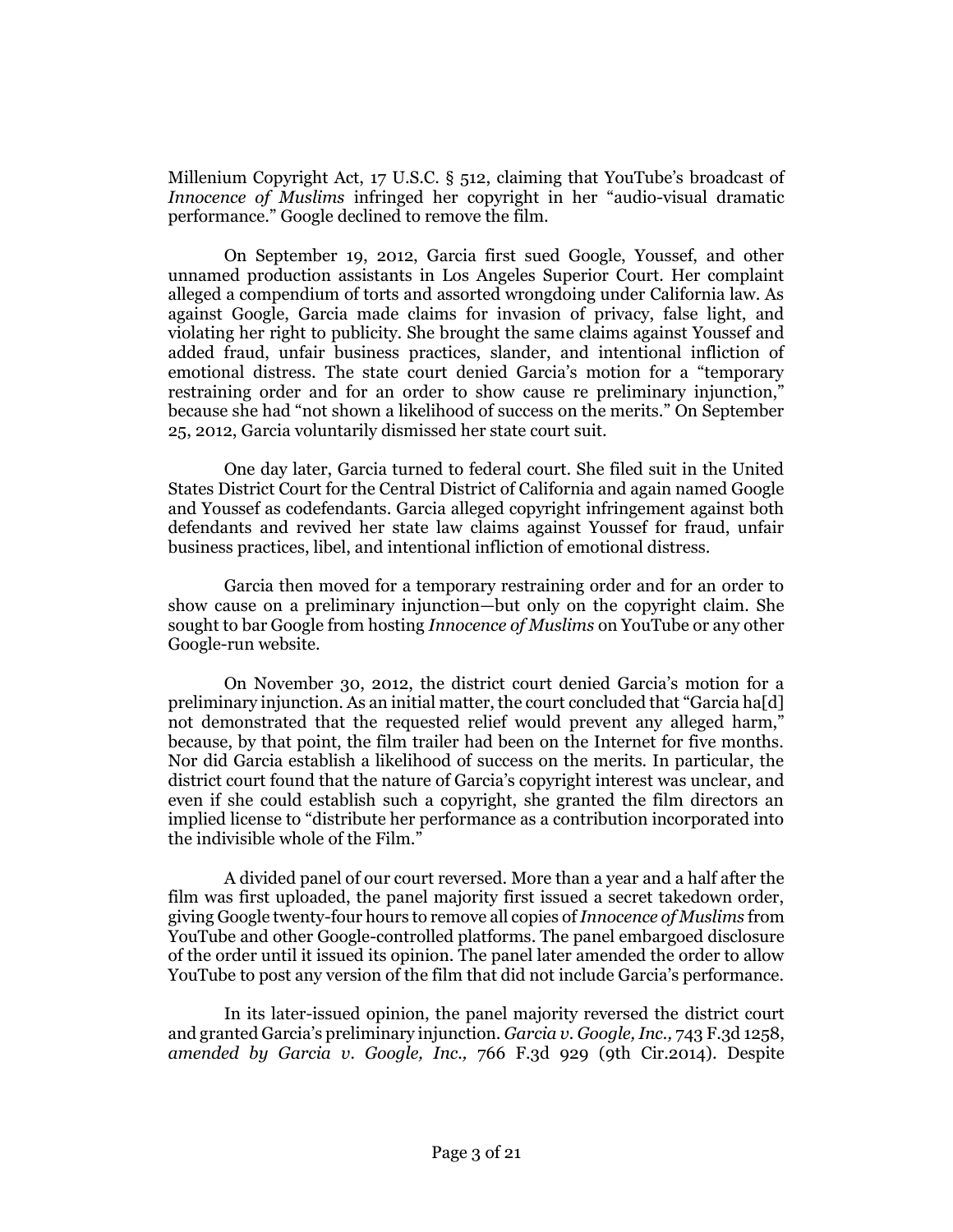characterizing Garcia's copyright claim as "fairly debatable," the panel majority nonetheless concluded that Garcia was likely to prevail on her copyright claim as to her individual performance in *[Innocence of Muslims.](http://www.westlaw.com/Link/Document/FullText?findType=Y&serNum=2033817839&pubNum=0000506&originatingDoc=I51ce6ec9fd5811e4b86bd602cb8781fa&refType=RP&fi=co_pp_sp_506_935&originationContext=document&vr=3.0&rs=cblt1.0&transitionType=DocumentItem&contextData=(sc.Search)#co_pp_sp_506_935)* 766 F.3d at 935. In contrast to the district court's factual finding of an implied license from Garcia to Youssef, the panel opinion held that the license ran in the opposite direction: "Youssef implicitly granted [Garcia] a license to perform his screenplay," and that Garcia did *not* grant Youssef an implied license to incorporate her performance into the film. *Id.* [at 935](http://www.westlaw.com/Link/Document/FullText?findType=Y&serNum=2033817839&pubNum=0000506&originatingDoc=I51ce6ec9fd5811e4b86bd602cb8781fa&refType=RP&fi=co_pp_sp_506_935&originationContext=document&vr=3.0&rs=cblt1.0&transitionType=DocumentItem&contextData=(sc.Search)#co_pp_sp_506_935)–38. Finally, the panel majority held that, because of the death threats against her, Garcia had established irreparable harm and the equities and public interest favored an injunction. *Id.* [at 938](http://www.westlaw.com/Link/Document/FullText?findType=Y&serNum=2033817839&pubNum=0000506&originatingDoc=I51ce6ec9fd5811e4b86bd602cb8781fa&refType=RP&fi=co_pp_sp_506_938&originationContext=document&vr=3.0&rs=cblt1.0&transitionType=DocumentItem&contextData=(sc.Search)#co_pp_sp_506_938)–40. The opinion did not address the First Amendment consequences of the mandatory takedown injunction, beyond stating that the First Amendment does not protect copyright infringement.

Judge N.R. Smith dissented. He wrote that Garcia had not met the high burden required for a mandatory preliminary injunction because she was unlikely to succeed on her copyright claim. *Id.* [at 941](http://www.westlaw.com/Link/Document/FullText?findType=Y&serNum=2033817839&pubNum=0000506&originatingDoc=I51ce6ec9fd5811e4b86bd602cb8781fa&refType=RP&fi=co_pp_sp_506_941&originationContext=document&vr=3.0&rs=cblt1.0&transitionType=DocumentItem&contextData=(sc.Search)#co_pp_sp_506_941) (N.R. Smith, J., dissenting). Specifically, Garcia was not likely to prove her performance was a "work," nor would she likely meet the copyright requirements of authorship and fixation, among other shortcomings with her claim. *Id.* [at 946](http://www.westlaw.com/Link/Document/FullText?findType=Y&serNum=2033817839&pubNum=0000506&originatingDoc=I51ce6ec9fd5811e4b86bd602cb8781fa&refType=RP&fi=co_pp_sp_506_946&originationContext=document&vr=3.0&rs=cblt1.0&transitionType=DocumentItem&contextData=(sc.Search)#co_pp_sp_506_946). In sum, "[b]ecause the facts and law do not 'clearly favor' issuing a preliminary injunction to Garcia, the district court did not abuse its discretion in denying Garcia's requested relief." *Id.* [at 940.](http://www.westlaw.com/Link/Document/FullText?findType=Y&serNum=2033817839&pubNum=0000506&originatingDoc=I51ce6ec9fd5811e4b86bd602cb8781fa&refType=RP&fi=co_pp_sp_506_940&originationContext=document&vr=3.0&rs=cblt1.0&transitionType=DocumentItem&contextData=(sc.Search)#co_pp_sp_506_940)

We granted rehearing en banc. *[Garcia v. Google, Inc.,](http://www.westlaw.com/Link/Document/FullText?findType=Y&serNum=2034765714&pubNum=0000506&originatingDoc=I51ce6ec9fd5811e4b86bd602cb8781fa&refType=RP&originationContext=document&vr=3.0&rs=cblt1.0&transitionType=DocumentItem&contextData=(sc.Search))* 771 F.3d 647 (9th [Cir.2014\).](http://www.westlaw.com/Link/Document/FullText?findType=Y&serNum=2034765714&pubNum=0000506&originatingDoc=I51ce6ec9fd5811e4b86bd602cb8781fa&refType=RP&originationContext=document&vr=3.0&rs=cblt1.0&transitionType=DocumentItem&contextData=(sc.Search))

#### **ANALYSIS**

# **I. THE DISTRICT COURT'S DECISION**

Garcia sued under a slew of legal theories, but she moved for a preliminary injunction on just one of them: the copyright claim. Hence, copyright is the only basis for the appeal. Garcia's tort allegations—and claimed harm resulting from those torts, such as emotional distress—do not figure into our analysis.

We begin with the basics.

The district court's order denying Garcia's motion for a preliminary injunction is reviewed for abuse of discretion. *[Alliance for the Wild Rockies v.](http://www.westlaw.com/Link/Document/FullText?findType=Y&serNum=2024453767&pubNum=0000506&originatingDoc=I51ce6ec9fd5811e4b86bd602cb8781fa&refType=RP&fi=co_pp_sp_506_1131&originationContext=document&vr=3.0&rs=cblt1.0&transitionType=DocumentItem&contextData=(sc.Search)#co_pp_sp_506_1131)  Cottrell,* [632 F.3d 1127, 1131 \(9th Cir.2011\)](http://www.westlaw.com/Link/Document/FullText?findType=Y&serNum=2024453767&pubNum=0000506&originatingDoc=I51ce6ec9fd5811e4b86bd602cb8781fa&refType=RP&fi=co_pp_sp_506_1131&originationContext=document&vr=3.0&rs=cblt1.0&transitionType=DocumentItem&contextData=(sc.Search)#co_pp_sp_506_1131). Because our review is deferential, "[w]e will not reverse the district court where it 'got the law right,' even if we 'would have arrived at a different result,' so long as the district court did not clearly err in its factual determinations." *Id.* (internal citation omitted).

The Supreme Court has emphasized that preliminary injunctions are an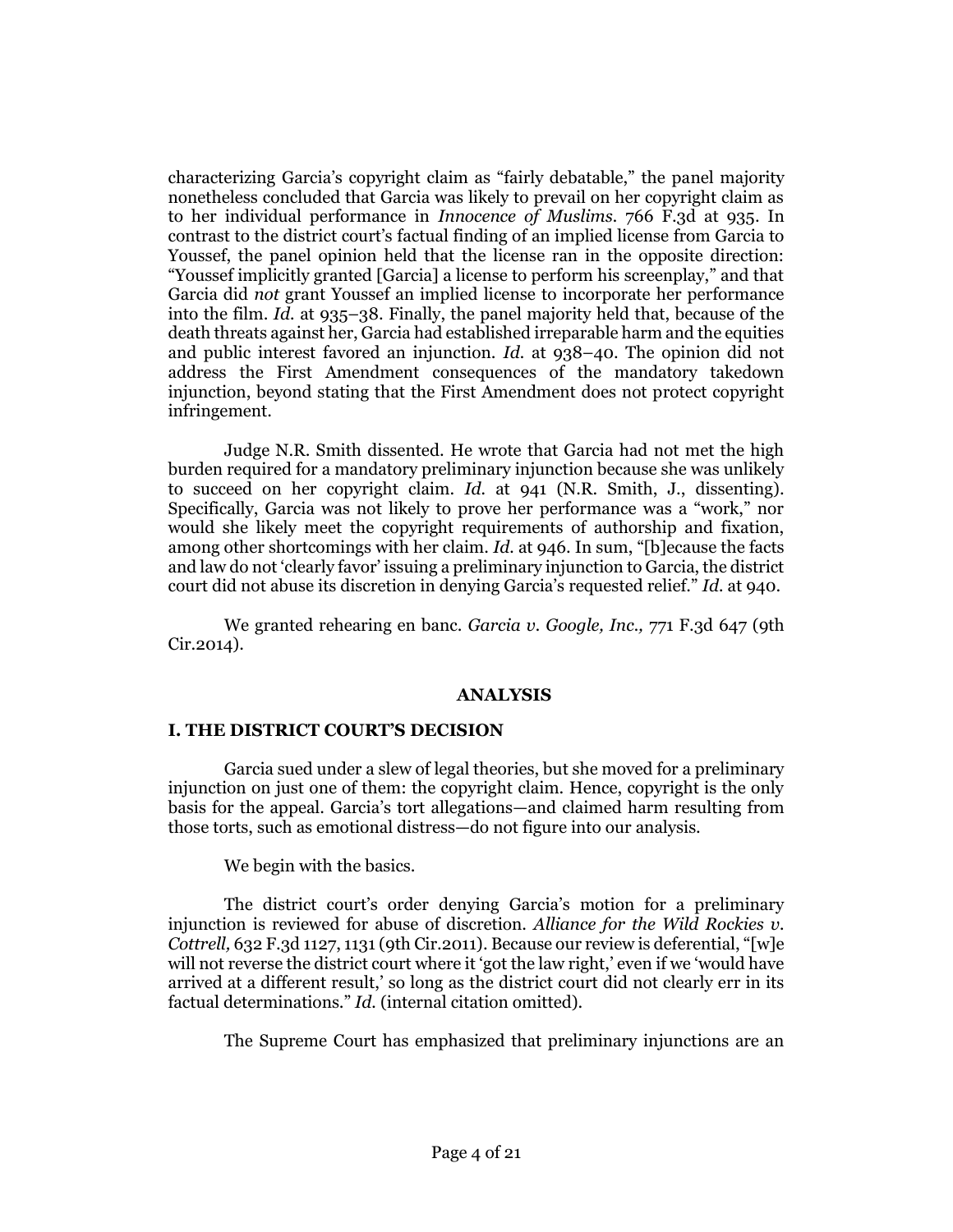"extraordinary remedy never awarded as of right." *[Winter v. NRDC,](http://www.westlaw.com/Link/Document/FullText?findType=Y&serNum=2017439125&pubNum=0000708&originatingDoc=I51ce6ec9fd5811e4b86bd602cb8781fa&refType=RP&originationContext=document&vr=3.0&rs=cblt1.0&transitionType=DocumentItem&contextData=(sc.Search))* 555 U.S. 7, 24 [\(2008\).](http://www.westlaw.com/Link/Document/FullText?findType=Y&serNum=2017439125&pubNum=0000708&originatingDoc=I51ce6ec9fd5811e4b86bd602cb8781fa&refType=RP&originationContext=document&vr=3.0&rs=cblt1.0&transitionType=DocumentItem&contextData=(sc.Search)) The district court correctly identified that Garcia must satisfy *Winter's* four-factor test. "A plaintiff seeking a preliminary injunction must show that: (1) she is likely to succeed on the merits, (2) she is likely to suffer irreparable harm in the absence of preliminary relief, (3) the balance of equities tips in her favor, and (4) an injunction is in the public interest." *[Farris v. Seabrook,](http://www.westlaw.com/Link/Document/FullText?findType=Y&serNum=2027482599&pubNum=0000506&originatingDoc=I51ce6ec9fd5811e4b86bd602cb8781fa&refType=RP&fi=co_pp_sp_506_864&originationContext=document&vr=3.0&rs=cblt1.0&transitionType=DocumentItem&contextData=(sc.Search)#co_pp_sp_506_864)* 677 F.3d 858, 864 [\(9th Cir.2012\)](http://www.westlaw.com/Link/Document/FullText?findType=Y&serNum=2027482599&pubNum=0000506&originatingDoc=I51ce6ec9fd5811e4b86bd602cb8781fa&refType=RP&fi=co_pp_sp_506_864&originationContext=document&vr=3.0&rs=cblt1.0&transitionType=DocumentItem&contextData=(sc.Search)#co_pp_sp_506_864) (citing *Winter,* [555 U.S. at 20\)](http://www.westlaw.com/Link/Document/FullText?findType=Y&serNum=2017439125&pubNum=0000708&originatingDoc=I51ce6ec9fd5811e4b86bd602cb8781fa&refType=RP&originationContext=document&vr=3.0&rs=cblt1.0&transitionType=DocumentItem&contextData=(sc.Search)).

The first factor under *Winter* is the most important—likely success on the merits. *Aamer v. Obama,* [742 F.3d 1023, 1038 \(D.C.Cir.2014\)](http://www.westlaw.com/Link/Document/FullText?findType=Y&serNum=2032696173&pubNum=0000506&originatingDoc=I51ce6ec9fd5811e4b86bd602cb8781fa&refType=RP&fi=co_pp_sp_506_1038&originationContext=document&vr=3.0&rs=cblt1.0&transitionType=DocumentItem&contextData=(sc.Search)#co_pp_sp_506_1038) ("We begin with the first and most important factor: whether petitioners have established a likelihood of success on the merits."). Because it is a threshold inquiry, when "a plaintiff has failed to show the likelihood of success on the merits, we 'need not consider the remaining three [*Winter* elements].' " *[Ass'n des Eleveurs de Canards et d'Oies du](http://www.westlaw.com/Link/Document/FullText?findType=Y&serNum=2031431878&pubNum=0000506&originatingDoc=I51ce6ec9fd5811e4b86bd602cb8781fa&refType=RP&fi=co_pp_sp_506_944&originationContext=document&vr=3.0&rs=cblt1.0&transitionType=DocumentItem&contextData=(sc.Search)#co_pp_sp_506_944)  Quebec v. Harris,* [729 F.3d 937, 944 \(9th Cir.2013\)](http://www.westlaw.com/Link/Document/FullText?findType=Y&serNum=2031431878&pubNum=0000506&originatingDoc=I51ce6ec9fd5811e4b86bd602cb8781fa&refType=RP&fi=co_pp_sp_506_944&originationContext=document&vr=3.0&rs=cblt1.0&transitionType=DocumentItem&contextData=(sc.Search)#co_pp_sp_506_944) (quoting *[DISH Network Corp.](http://www.westlaw.com/Link/Document/FullText?findType=Y&serNum=2025835535&pubNum=0000506&originatingDoc=I51ce6ec9fd5811e4b86bd602cb8781fa&refType=RP&fi=co_pp_sp_506_776&originationContext=document&vr=3.0&rs=cblt1.0&transitionType=DocumentItem&contextData=(sc.Search)#co_pp_sp_506_776)  v. F.C.C.,* [653 F.3d 771, 776](http://www.westlaw.com/Link/Document/FullText?findType=Y&serNum=2025835535&pubNum=0000506&originatingDoc=I51ce6ec9fd5811e4b86bd602cb8781fa&refType=RP&fi=co_pp_sp_506_776&originationContext=document&vr=3.0&rs=cblt1.0&transitionType=DocumentItem&contextData=(sc.Search)#co_pp_sp_506_776)–77 (9th Cir.2011)).

Garcia's burden here is doubly demanding: Because Garcia seeks a mandatory injunction, she must establish that the law and facts *clearly favor* her position, not simply that she is likely to succeed.

Why? Garcia's requested injunction required Google to take affirmative action—to remove (and to keep removing) *Innocence of Muslims* from YouTube and other sites under its auspices, whenever and by whomever the film was uploaded. This relief is treated as a mandatory injunction, because it "orders a responsible party to 'take action.' " *[Marlyn Nutraceuticals, Inc. v. Mucos Pharma](http://www.westlaw.com/Link/Document/FullText?findType=Y&serNum=2019263725&pubNum=0000506&originatingDoc=I51ce6ec9fd5811e4b86bd602cb8781fa&refType=RP&fi=co_pp_sp_506_879&originationContext=document&vr=3.0&rs=cblt1.0&transitionType=DocumentItem&contextData=(sc.Search)#co_pp_sp_506_879)  GmbH & Co.,* [571 F.3d 873, 879 \(9th Cir.2009\)](http://www.westlaw.com/Link/Document/FullText?findType=Y&serNum=2019263725&pubNum=0000506&originatingDoc=I51ce6ec9fd5811e4b86bd602cb8781fa&refType=RP&fi=co_pp_sp_506_879&originationContext=document&vr=3.0&rs=cblt1.0&transitionType=DocumentItem&contextData=(sc.Search)#co_pp_sp_506_879) (citation omitted). As we have cautioned, a mandatory injunction "goes well beyond simply maintaining the status quo *pendente lite* [and] is particularly disfavored."[44](#page-4-0) *[Stanley v. Univ. of S.](http://www.westlaw.com/Link/Document/FullText?findType=Y&serNum=1994022141&pubNum=0000506&originatingDoc=I51ce6ec9fd5811e4b86bd602cb8781fa&refType=RP&fi=co_pp_sp_506_1320&originationContext=document&vr=3.0&rs=cblt1.0&transitionType=DocumentItem&contextData=(sc.Search)#co_pp_sp_506_1320)  Cal.,* [13 F.3d 1313, 1320 \(9th Cir.1994\)](http://www.westlaw.com/Link/Document/FullText?findType=Y&serNum=1994022141&pubNum=0000506&originatingDoc=I51ce6ec9fd5811e4b86bd602cb8781fa&refType=RP&fi=co_pp_sp_506_1320&originationContext=document&vr=3.0&rs=cblt1.0&transitionType=DocumentItem&contextData=(sc.Search)#co_pp_sp_506_1320) (internal citations omitted). The "district court should deny such relief 'unless the facts and law clearly favor the moving party.' " *Id.*(quoting *Anderson v. United States,* [612 F.2d 1112, 1114 \(9th Cir.1979\)\)](http://www.westlaw.com/Link/Document/FullText?findType=Y&serNum=1979140024&pubNum=0000350&originatingDoc=I51ce6ec9fd5811e4b86bd602cb8781fa&refType=RP&fi=co_pp_sp_350_1114&originationContext=document&vr=3.0&rs=cblt1.0&transitionType=DocumentItem&contextData=(sc.Search)#co_pp_sp_350_1114). In plain terms, mandatory injunctions should not issue in "doubtful cases." *[Park](http://www.westlaw.com/Link/Document/FullText?findType=Y&serNum=2024670086&pubNum=0000506&originatingDoc=I51ce6ec9fd5811e4b86bd602cb8781fa&refType=RP&fi=co_pp_sp_506_1160&originationContext=document&vr=3.0&rs=cblt1.0&transitionType=DocumentItem&contextData=(sc.Search)#co_pp_sp_506_1160)  [Vill. Apartment Tenants Ass'n v. Mortimer Howard Trust,](http://www.westlaw.com/Link/Document/FullText?findType=Y&serNum=2024670086&pubNum=0000506&originatingDoc=I51ce6ec9fd5811e4b86bd602cb8781fa&refType=RP&fi=co_pp_sp_506_1160&originationContext=document&vr=3.0&rs=cblt1.0&transitionType=DocumentItem&contextData=(sc.Search)#co_pp_sp_506_1160)* 636 F.3d 1150, 1160 [\(9th Cir.2011\).](http://www.westlaw.com/Link/Document/FullText?findType=Y&serNum=2024670086&pubNum=0000506&originatingDoc=I51ce6ec9fd5811e4b86bd602cb8781fa&refType=RP&fi=co_pp_sp_506_1160&originationContext=document&vr=3.0&rs=cblt1.0&transitionType=DocumentItem&contextData=(sc.Search)#co_pp_sp_506_1160)

<span id="page-4-0"></span>As we shall see, the district court did not abuse its discretion in concluding that Garcia was not likely to succeed on her copyright claim—much less that the law and facts *clearly* compel suppression of a controversial and politically

 $\overline{\phantom{a}}$ 

<sup>4</sup> "The status quo means the last, uncontested status which preceded the pending controversy." *[N.D. ex rel. Parents v. Haw. Dep't of Educ.,](http://www.westlaw.com/Link/Document/FullText?findType=Y&serNum=2021679490&pubNum=0000506&originatingDoc=I51ce6ec9fd5811e4b86bd602cb8781fa&refType=RP&fi=co_pp_sp_506_1112&originationContext=document&vr=3.0&rs=cblt1.0&transitionType=DocumentItem&contextData=(sc.Search)#co_pp_sp_506_1112)* 600 F.3d 1104, 1112 n. 6 (9th [Cir.2010\)](http://www.westlaw.com/Link/Document/FullText?findType=Y&serNum=2021679490&pubNum=0000506&originatingDoc=I51ce6ec9fd5811e4b86bd602cb8781fa&refType=RP&fi=co_pp_sp_506_1112&originationContext=document&vr=3.0&rs=cblt1.0&transitionType=DocumentItem&contextData=(sc.Search)#co_pp_sp_506_1112) (internal citation and quotation marks omitted). The status quo preceding this litigation was that *Innocence of Muslims* was uploaded to and available for viewing on YouTube. The preliminary injunction issued by the panel majority disrupted that status quo by ordering Google to remove the film.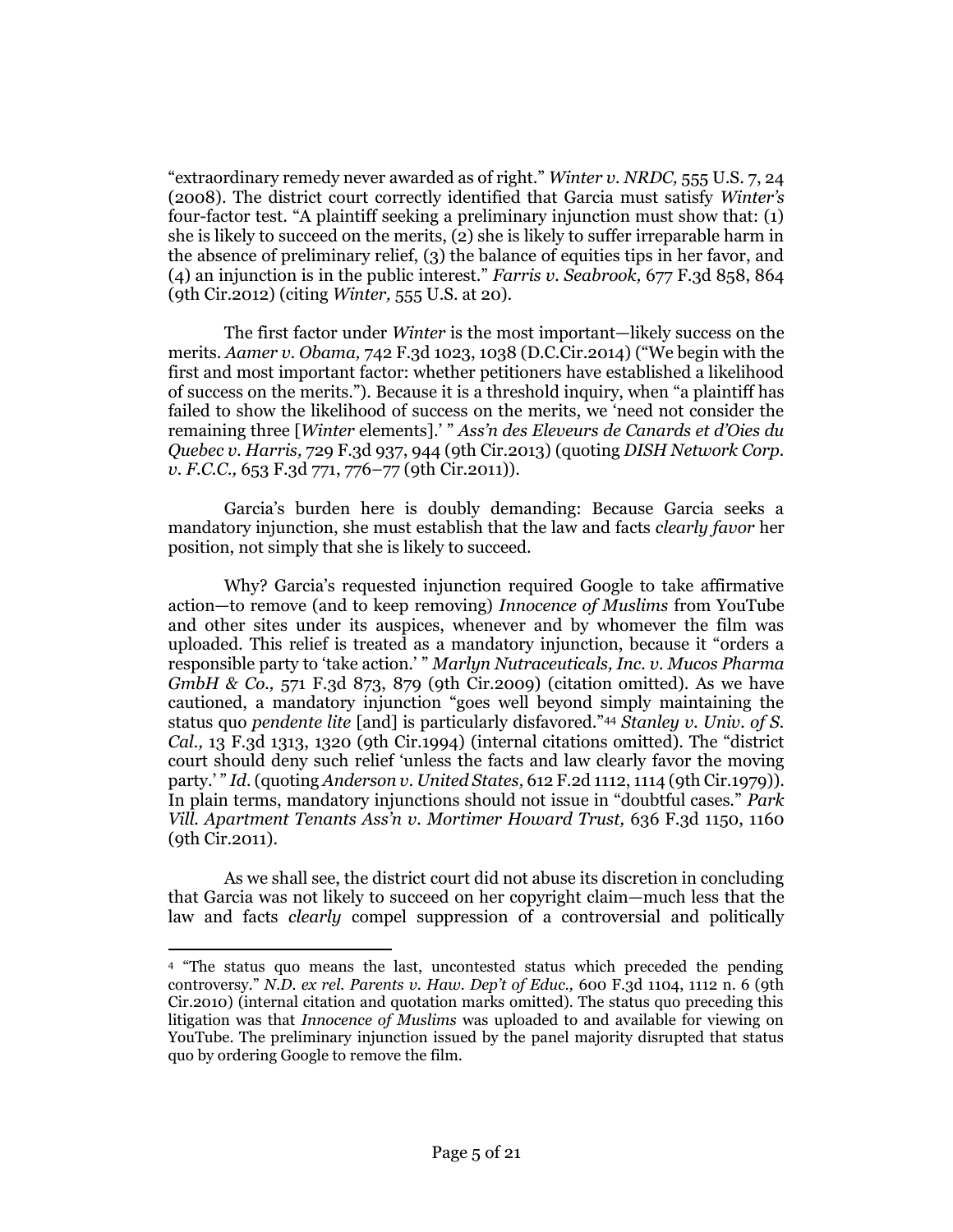significant film.

## **A. COPYRIGHT**

The central question is whether the law and facts clearly favor Garcia's claim to a copyright in her five-second acting performance as it appears in *Innocence of Muslims.* The answer is no. This conclusion does not mean that a plaintiff like Garcia is without options or that she couldn't have sought an injunction against different parties or on other legal theories, like the right of publicity and defamation.<sup>5</sup>

Under the Copyright Act, "[c]opyright protection subsists ... in original works of authorship fixed in any tangible medium of expression ... [including] motion pictures." [17 U.S.C. § 102\(a\)](http://www.westlaw.com/Link/Document/FullText?findType=L&pubNum=1000546&cite=17USCAS102&originatingDoc=I51ce6ec9fd5811e4b86bd602cb8781fa&refType=RB&originationContext=document&vr=3.0&rs=cblt1.0&transitionType=DocumentItem&contextData=(sc.Search)#co_pp_8b3b0000958a4). That fixation must be done "by or under the authority of the author." [17 U.S.C. § 101.](http://www.westlaw.com/Link/Document/FullText?findType=L&pubNum=1000546&cite=17USCAS101&originatingDoc=I51ce6ec9fd5811e4b86bd602cb8781fa&refType=LQ&originationContext=document&vr=3.0&rs=cblt1.0&transitionType=DocumentItem&contextData=(sc.Search)) Benchmarked against this statutory standard, the law does not clearly favor Garcia's position.

The statute purposefully left "works of authorship" undefined to provide for some flexibility. *See* 1 Nimmer on Copyright § 2.03. Nevertheless, several other provisions provide useful guidance. An audiovisual work is one that consists of "a series of related images which are intrinsically intended to be shown" by machines or other electronic equipment, plus "accompanying sounds." [17 U.S.C. § 101.](http://www.westlaw.com/Link/Document/FullText?findType=L&pubNum=1000546&cite=17USCAS101&originatingDoc=I51ce6ec9fd5811e4b86bd602cb8781fa&refType=LQ&originationContext=document&vr=3.0&rs=cblt1.0&transitionType=DocumentItem&contextData=(sc.Search)) In turn, a "motion picture" is an "audiovisual work [ ] consisting of a series of related images which, when shown in succession, impart an impression of motion, together with accompanying sounds, if any." *Id.* These two definitions embody the work here: *Innocence of Muslims* is an audiovisual work that is categorized as a motion picture and is derivative of the script. Garcia is the author of none of this and makes no copyright claim to the film or to the script.<sup>6</sup> Instead, Garcia claims that her five-second performance itself merits copyright protection.

In the face of this statutory scheme, it comes as no surprise that during this litigation, the Copyright Office found that Garcia's performance was not a

 $\overline{a}$ <sup>5</sup> Down the road, Garcia also may have a contract claim. She recalls signing some kind of document, though she cannot find a copy. We take no position on this claim. Nor do we consider whether Garcia's performance was a work made for hire. *See* [17 U.S.C. § 101](http://www.westlaw.com/Link/Document/FullText?findType=L&pubNum=1000546&cite=17USCAS101&originatingDoc=I51ce6ec9fd5811e4b86bd602cb8781fa&refType=LQ&originationContext=document&vr=3.0&rs=cblt1.0&transitionType=DocumentItem&contextData=(sc.Search)) (defining "work made for hire" as work "prepared by an employee within the scope of his or her employment" or, where both parties sign a written agreement, a work "specially ordered or commissioned ... as a part of a motion picture ..."); *see also* § 201(b) (in case of work made for hire, the employer or person for whom the work is prepared is the author, subject to express agreement otherwise). In district court proceedings, the parties disputed whether Garcia signed a work-made-for-hire agreement, and the issue is not before us on appeal.

<sup>6</sup> In another odd twist, one of Garcia's primary objections rests on the words falsely attributed to her via dubbing. But she cannot claim copyright in words she neither authored nor spoke. That leaves Garcia with a legitimate and serious beef, though not one that can be vindicated under the rubric of copyright.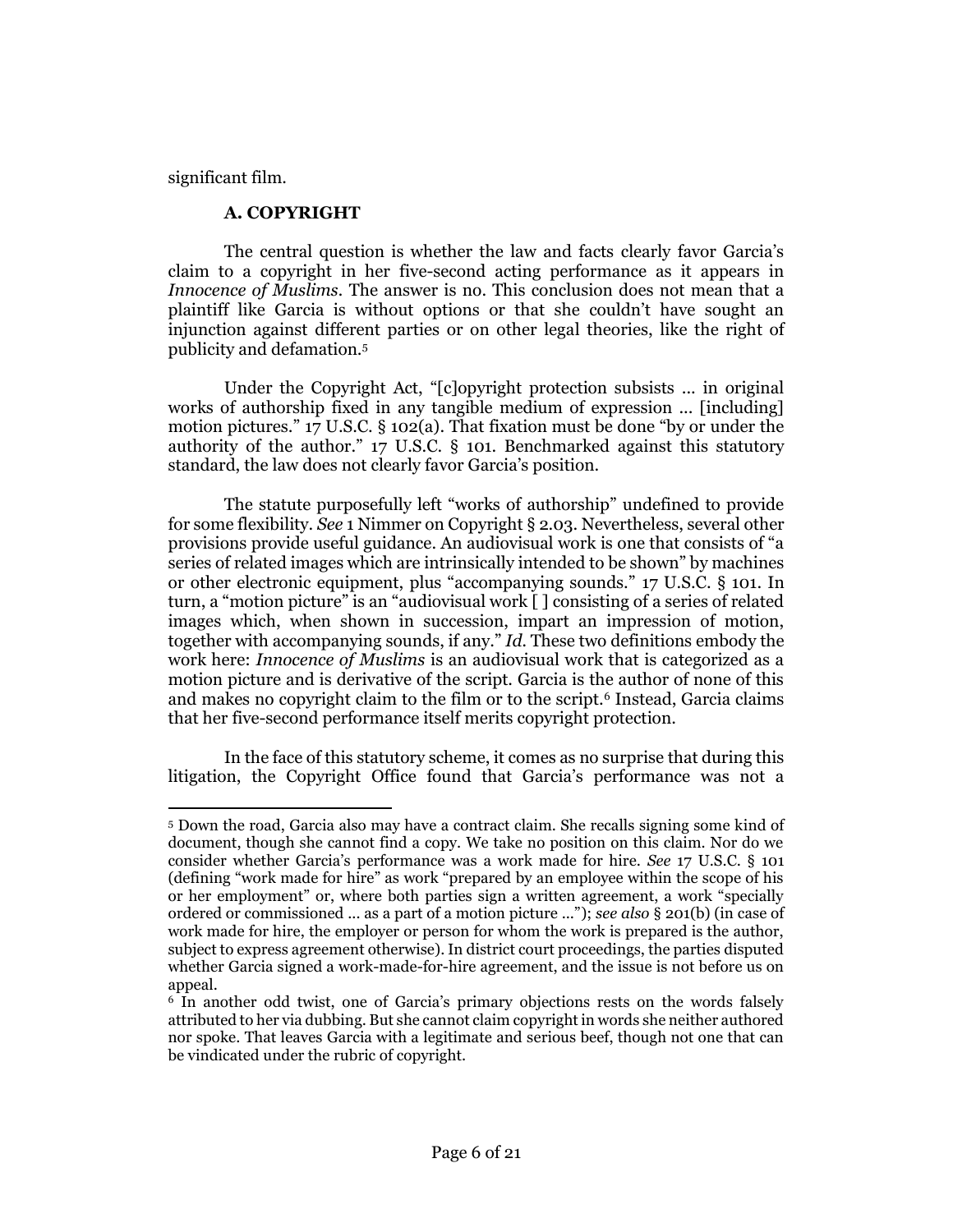copyrightable work when it rejected her copyright application. The Copyright Office explained that its "longstanding practices do not allow a copyright claim by an individual actor or actress in his or her performance contained within a motion picture." Thus, "[f]or copyright registration purposes, a motion picture is a single integrated work.... Assuming Ms. Garcia's contribution was limited to her acting performance, we cannot register her performance apart from the motion picture."

We credit this expert opinion of the Copyright Office—the office charged with administration and enforcement of the copyright laws and registration.<sup>7</sup> *See [Inhale, Inc. v. Starbuzz Tobacco, Inc.,](http://www.westlaw.com/Link/Document/FullText?findType=Y&serNum=2033507611&pubNum=0000506&originatingDoc=I51ce6ec9fd5811e4b86bd602cb8781fa&refType=RP&fi=co_pp_sp_506_1041&originationContext=document&vr=3.0&rs=cblt1.0&transitionType=DocumentItem&contextData=(sc.Search)#co_pp_sp_506_1041)* 755 F.3d 1038, 1041–42 (9th Cir.2014). The Copyright Office's well-reasoned position "reflects a 'body of experience and informed judgment to which courts and litigants may properly resort for guidance.' " *Southco, Inc. v. Kanebridge Corp.,* [390 F.3d 276, 286 n. 5 \(3d Cir.2004\)](http://www.westlaw.com/Link/Document/FullText?findType=Y&serNum=2005671794&pubNum=0000506&originatingDoc=I51ce6ec9fd5811e4b86bd602cb8781fa&refType=RP&fi=co_pp_sp_506_286&originationContext=document&vr=3.0&rs=cblt1.0&transitionType=DocumentItem&contextData=(sc.Search)#co_pp_sp_506_286) (en banc) (Alito, J.) (quoting *Yates v. Hendon,* [541 U.S. 1, 3 \(2004\)\)](http://www.westlaw.com/Link/Document/FullText?findType=Y&serNum=2004171409&pubNum=0000708&originatingDoc=I51ce6ec9fd5811e4b86bd602cb8781fa&refType=RP&originationContext=document&vr=3.0&rs=cblt1.0&transitionType=DocumentItem&contextData=(sc.Search)).[88](#page-6-0)

<span id="page-6-0"></span>In analyzing whether the law clearly favors Garcia, *[Aalmuhammed v. Lee,](http://www.westlaw.com/Link/Document/FullText?findType=Y&serNum=2000047327&pubNum=0000506&originatingDoc=I51ce6ec9fd5811e4b86bd602cb8781fa&refType=RP&originationContext=document&vr=3.0&rs=cblt1.0&transitionType=DocumentItem&contextData=(sc.Search))* [202 F.3d 1227 \(9th Cir.2000\),](http://www.westlaw.com/Link/Document/FullText?findType=Y&serNum=2000047327&pubNum=0000506&originatingDoc=I51ce6ec9fd5811e4b86bd602cb8781fa&refType=RP&originationContext=document&vr=3.0&rs=cblt1.0&transitionType=DocumentItem&contextData=(sc.Search)) provides a useful foundation. There, we examined the meaning of "work" as the first step in analyzing joint authorship of the movie *Malcolm X.* The Copyright Act provides that when a work is "prepared by two or more authors with the intention that their contributions be merged into inseparable or interdependent parts of a unitary *whole,*" the work becomes a "joint work" with two or more authors. [17 U.S.C. § 101](http://www.westlaw.com/Link/Document/FullText?findType=L&pubNum=1000546&cite=17USCAS101&originatingDoc=I51ce6ec9fd5811e4b86bd602cb8781fa&refType=LQ&originationContext=document&vr=3.0&rs=cblt1.0&transitionType=DocumentItem&contextData=(sc.Search)) (emphasis added). Garcia unequivocally disclaims joint authorship of the film.

In *Aalmuhammed,* we concluded that defining a "work" based upon "some minimal level of creativity or originality ... would be too broad and indeterminate to be useful."<sup>9</sup> [202 F.3d at 1233](http://www.westlaw.com/Link/Document/FullText?findType=Y&serNum=2000047327&pubNum=0000506&originatingDoc=I51ce6ec9fd5811e4b86bd602cb8781fa&refType=RP&fi=co_pp_sp_506_1233&originationContext=document&vr=3.0&rs=cblt1.0&transitionType=DocumentItem&contextData=(sc.Search)#co_pp_sp_506_1233) (internal quotation marks omitted). Our animating

 $\overline{\phantom{a}}$ 

<sup>7</sup> As Nimmer notes, when "the question as to copyrightabilty forms the core of the dispute between the parties, ... input from the Copyright Office—the governmental agency that possesses special expertise in determining the bounds of copyright protection—[can] be of great value." 2 Nimmer on Copyright § 7.16[B][3][b][vi].

<sup>&</sup>lt;sup>8</sup> The dissent's suggestion that this case is somehow governed by the Beijing Treaty on Audiovisual Performances is misplaced. *See* Dissent at 38–39. At present, the treaty is aspirational at best. It has yet to take effect because only six countries have ratified or acceded to the treaty—well short of the thirty it needs to enter into force. *See* World Intellectual Property Organization, *Summary of the Beijing Treaty on Audiovisual Performances (2012), available at* www.wipo. int/treaties/en/ip/beijing/summary\_beijing.html (last visited May 13, 2015). Although the United States signed the treaty in 2012, it has not been ratified by the U.S. Senate. [Article II, Section 2 of the Constitution](http://www.westlaw.com/Link/Document/FullText?findType=L&pubNum=1000203&cite=CACNART2S2&originatingDoc=I51ce6ec9fd5811e4b86bd602cb8781fa&refType=LQ&originationContext=document&vr=3.0&rs=cblt1.0&transitionType=DocumentItem&contextData=(sc.Search)) requires the concurrence of a two-thirds majority of that body. The dissent's reference to the fact sheet from the Patent and Trademark Office, which unlike the Copyright Office lacks legal authority to interpret and administer the Copyright Act, is similarly inapposite. *See* Dissent at 751.

<sup>9</sup> Although the ultimate issue in *Aalmuhammed* pertained to joint authorship, the definition of "work" was essential, just as in our case, to the analysis. [202 F.3d at 1233](http://www.westlaw.com/Link/Document/FullText?findType=Y&serNum=2000047327&pubNum=0000506&originatingDoc=I51ce6ec9fd5811e4b86bd602cb8781fa&refType=RP&fi=co_pp_sp_506_1233&originationContext=document&vr=3.0&rs=cblt1.0&transitionType=DocumentItem&contextData=(sc.Search)#co_pp_sp_506_1233)–34; *see also Richlin v. Metro–Goldwyn–Mayer Pictures, Inc.,* [531 F.3d 962, 968 \(9th](http://www.westlaw.com/Link/Document/FullText?findType=Y&serNum=2016365748&pubNum=0000506&originatingDoc=I51ce6ec9fd5811e4b86bd602cb8781fa&refType=RP&fi=co_pp_sp_506_968&originationContext=document&vr=3.0&rs=cblt1.0&transitionType=DocumentItem&contextData=(sc.Search)#co_pp_sp_506_968)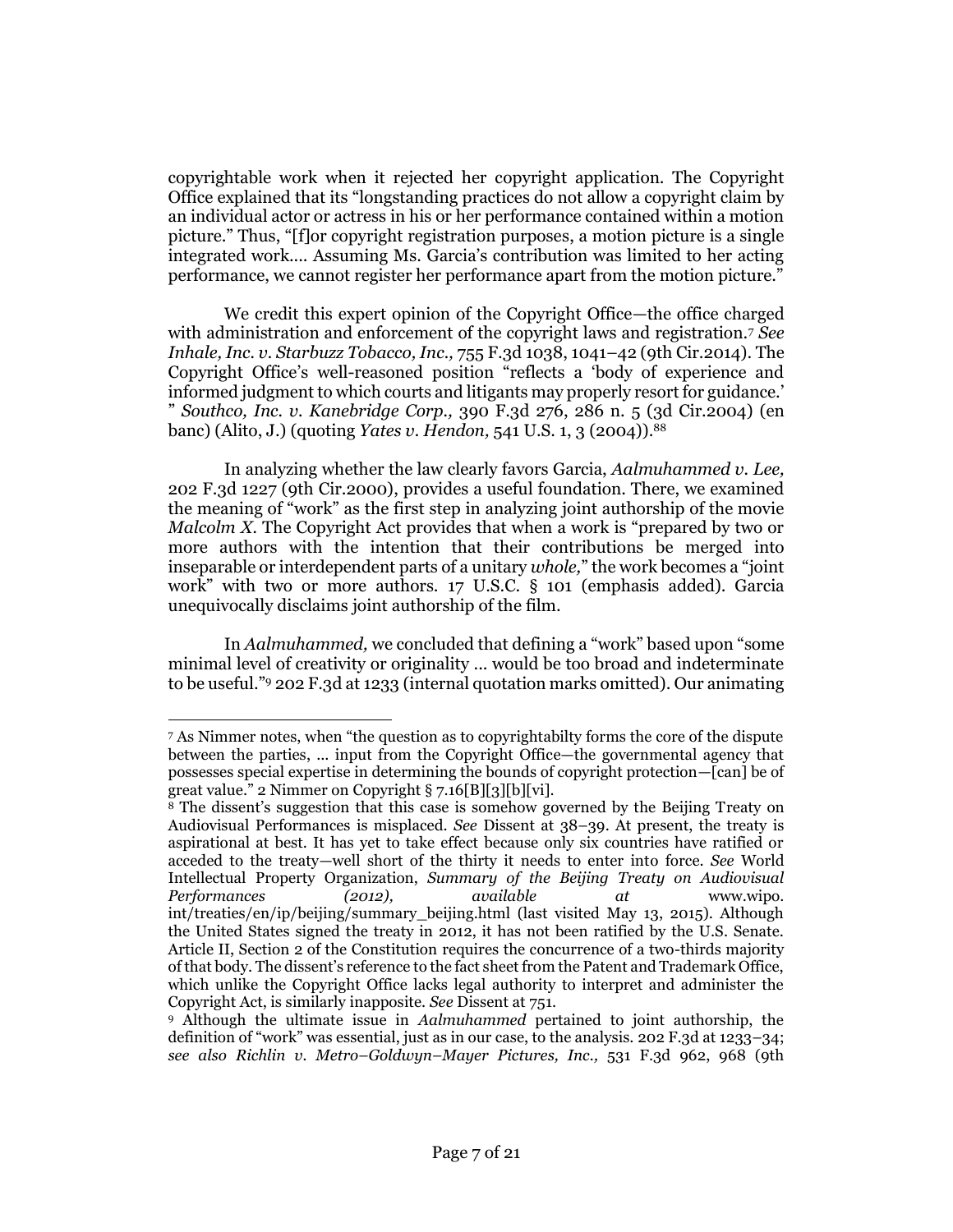concern was that this definition of "work" would fragment copyright protection for the unitary film *Malcolm X* into many little pieces:

So many people might qualify as an "author" if the question were limited to whether they made a substantial creative contribution that that test would not distinguish one from another. Everyone from the producer and director to casting director, costumer, hairstylist, and "best boy" gets listed in the movie credits because all of their creative contributions really do matter.

*Id.*

Garcia's theory of copyright law would result in the legal morass we warned against in *Aalmuhammed*—splintering a movie into many different "works," even in the absence of an independent fixation. Simply put, as Google claimed, it "make[s] Swiss cheese of copyrights."

Take, for example, films with a large cast—the proverbial "cast of thousands"10—such as *Ben–Hur* or *Lord of the Rings.*<sup>11</sup> The silent epic *Ben–Hur* advertised a cast of 125,000 people. In the *Lord of the Rings* trilogy, 20,000 extras tramped around Middle–Earth alongside Frodo Baggins (played by Elijah Wood). Treating every acting performance as an independent work would not only be a logistical and financial nightmare, it would turn cast of thousands into a new mantra: copyright of thousands.

The dissent spins speculative hypotheticals about copyright protection for book chapters, movie outtakes, baseball games, and Jimi Hendrix concerts. *See* Dissent at 749–50, 751. This hyperbole sounds a false alarm. Substituting moral outrage and colorful language for legal analysis, the dissent mixes and matches copyright concepts such as collective works, derivative works, the requirement of fixation, and sound recordings. The statutory definitions and their application counsel precision, not convolution. *See, e.g.,* [17 U.S.C. §§ 101,](http://www.westlaw.com/Link/Document/FullText?findType=L&pubNum=1000546&cite=17USCAS101&originatingDoc=I51ce6ec9fd5811e4b86bd602cb8781fa&refType=LQ&originationContext=document&vr=3.0&rs=cblt1.0&transitionType=DocumentItem&contextData=(sc.Search)) [103,](http://www.westlaw.com/Link/Document/FullText?findType=L&pubNum=1000546&cite=17USCAS103&originatingDoc=I51ce6ec9fd5811e4b86bd602cb8781fa&refType=LQ&originationContext=document&vr=3.0&rs=cblt1.0&transitionType=DocumentItem&contextData=(sc.Search)) [114,](http://www.westlaw.com/Link/Document/FullText?findType=L&pubNum=1000546&cite=17USCAS114&originatingDoc=I51ce6ec9fd5811e4b86bd602cb8781fa&refType=LQ&originationContext=document&vr=3.0&rs=cblt1.0&transitionType=DocumentItem&contextData=(sc.Search)) [201.](http://www.westlaw.com/Link/Document/FullText?findType=L&pubNum=1000546&cite=17USCAS201&originatingDoc=I51ce6ec9fd5811e4b86bd602cb8781fa&refType=LQ&originationContext=document&vr=3.0&rs=cblt1.0&transitionType=DocumentItem&contextData=(sc.Search)) The citation to *[Effects Associates, Inc. v. Cohen,](http://www.westlaw.com/Link/Document/FullText?findType=Y&serNum=1990110297&pubNum=0000350&originatingDoc=I51ce6ec9fd5811e4b86bd602cb8781fa&refType=RP&originationContext=document&vr=3.0&rs=cblt1.0&transitionType=DocumentItem&contextData=(sc.Search))* 908 F.2d 555 (9th Cir.1990) (Kozinski, J.), is particularly puzzling. There, neither party disputed the plaintiff's copyright,

 $\overline{\phantom{a}}$ [Cir.2008\)](http://www.westlaw.com/Link/Document/FullText?findType=Y&serNum=2016365748&pubNum=0000506&originatingDoc=I51ce6ec9fd5811e4b86bd602cb8781fa&refType=RP&fi=co_pp_sp_506_968&originationContext=document&vr=3.0&rs=cblt1.0&transitionType=DocumentItem&contextData=(sc.Search)#co_pp_sp_506_968) (relying on *Aalmuhammed* in reasoning that to determine authorship, the court must first determine the "work" to be examined).

<sup>10</sup> The term "cast of thousands" originated as a Hollywood "[a]dvertising come-on referring to the crowds of background players in a spectacular epic film." Blumenfeld's Dictionary of Acting and Show Business 48 (Hal Leonard Corp. 2009).

<sup>11</sup> For information on *Ben–Hur,* see *Ben–Hur,* IMDb, http://www.imdb. com/title/tt0052618/ (last visited Jan. 21, 2015), and *Ben–Hur: A Tale of the Christ, Trivia,* IMDb, http://www.imdb.com/title/ tt0016641/trivia (last visited Jan. 30, 2015). For information on *Lord of the Rings,* see *Lord of the Rings: The Fellowship of the Ring,* IMDb, http://www.imdb.com/title/tt 0120737/ (last visited Jan. 21, 2015), and *Lord of the Rings: The Fellowship of the Ring, Trivia,* IMDb, http://www.imdb.com/title/tt 0120737/trivia (last visited Jan. 30, 2015).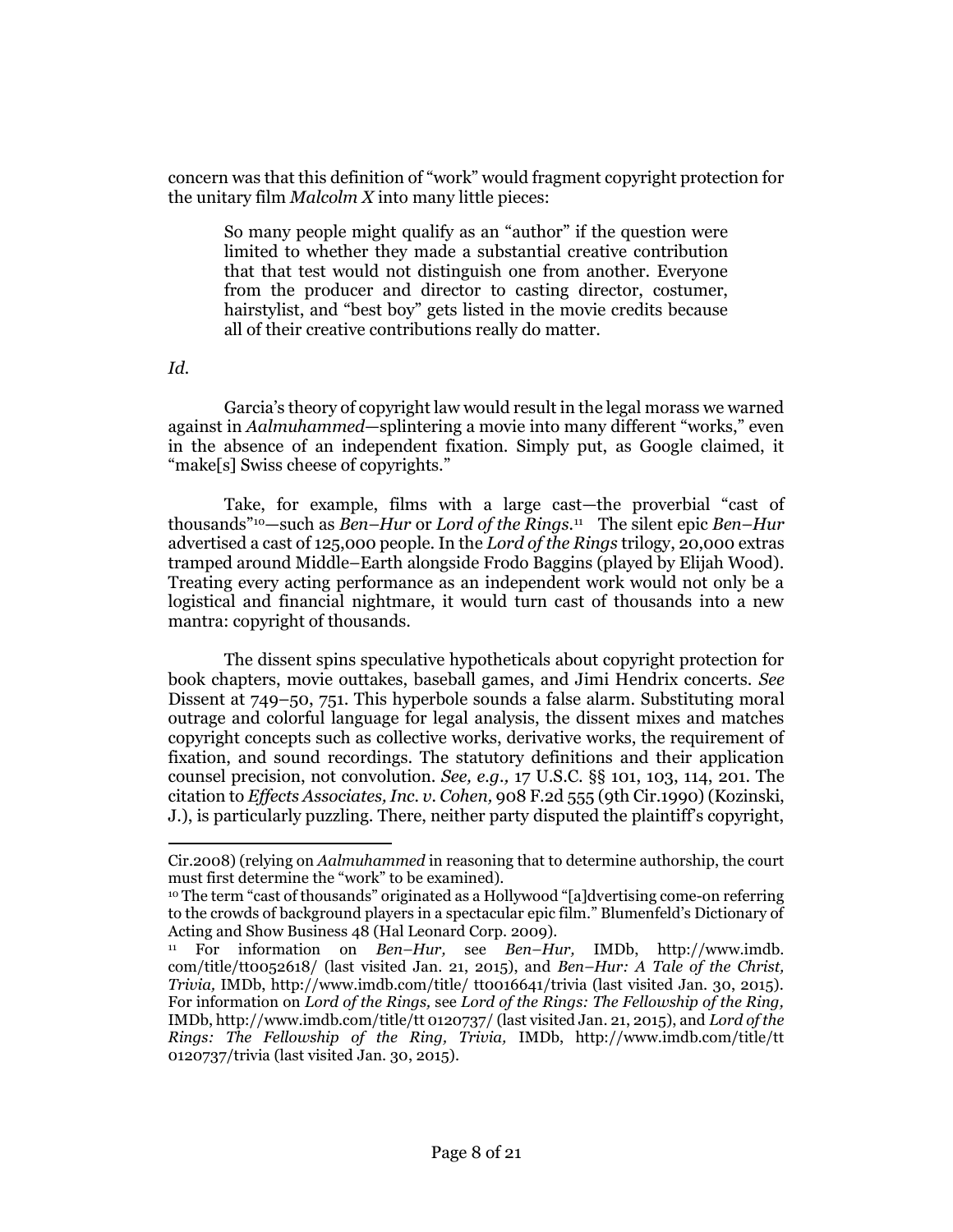and the plaintiff independently fixed the special-effects footage and licensed it to the filmmakers. *See id.* [at 556 n. 2](http://www.westlaw.com/Link/Document/FullText?findType=Y&serNum=1990110297&pubNum=0000350&originatingDoc=I51ce6ec9fd5811e4b86bd602cb8781fa&refType=RP&fi=co_pp_sp_350_556&originationContext=document&vr=3.0&rs=cblt1.0&transitionType=DocumentItem&contextData=(sc.Search)#co_pp_sp_350_556)

The reality is that contracts and the work-made-for-hire doctrine govern much of the big-budget Hollywood performance and production world. *See* 1 Nimmer on Copyright § 6.07[B][2]. Absent these formalities, courts have looked to implied licenses. *See Effects Assocs.,* [908 F.2d at 559](http://www.westlaw.com/Link/Document/FullText?findType=Y&serNum=1990110297&pubNum=0000350&originatingDoc=I51ce6ec9fd5811e4b86bd602cb8781fa&refType=RP&fi=co_pp_sp_350_559&originationContext=document&vr=3.0&rs=cblt1.0&transitionType=DocumentItem&contextData=(sc.Search)#co_pp_sp_350_559)–60. Indeed, the district court found that Garcia granted Youssef just such an implied license to incorporate her performance into the film.<sup>12</sup> But these legal niceties do not necessarily dictate whether something is protected by copyright, and licensing has its limitations. As filmmakers warn, low-budget films rarely use licenses. Even if filmmakers diligently obtain licenses for everyone on set, the contracts are not a panacea. Third-party content distributors, like YouTube and Netflix, won't have easy access to the licenses; litigants may dispute their terms and scope; and actors and other content contributors can terminate licenses after thirty five years. *See* [17 U.S.C. §](http://www.westlaw.com/Link/Document/FullText?findType=L&pubNum=1000546&cite=17USCAS203&originatingDoc=I51ce6ec9fd5811e4b86bd602cb8781fa&refType=RB&originationContext=document&vr=3.0&rs=cblt1.0&transitionType=DocumentItem&contextData=(sc.Search)#co_pp_28cc0000ccca6)   $203(a)(3)$ . Untangling the complex, difficult-to-access, and often phantom chain of title to tens, hundreds, or even thousands of standalone copyrights is a task that could tie the distribution chain in knots. And filming group scenes like a public parade, or the 1963 March on Washington, would pose a huge burden if each of the thousands of marchers could claim an independent copyright.

Garcia's copyright claim faces yet another statutory barrier: She never fixed her acting performance in a tangible medium, as required by [17 U.S.C. § 101](http://www.westlaw.com/Link/Document/FullText?findType=L&pubNum=1000546&cite=17USCAS101&originatingDoc=I51ce6ec9fd5811e4b86bd602cb8781fa&refType=LQ&originationContext=document&vr=3.0&rs=cblt1.0&transitionType=DocumentItem&contextData=(sc.Search)) ("A work is 'fixed' in a tangible medium of expression when its embodiment in a copy or phonorecord, *by or under the authority of the author,* is sufficiently permanent or stable to permit it to be perceived, reproduced, or otherwise communicated for a period of more than transitory duration.") (emphasis added). According to the Supreme Court, "the author is the party who actually creates the work, that is, the person who translates an idea into a fixed, tangible expression entitled to copyright protection." *Cmty. for Creative Non–Violence v. Reid,* [490 U.S. 730, 737 \(1989\).](http://www.westlaw.com/Link/Document/FullText?findType=Y&serNum=1989082504&pubNum=0000708&originatingDoc=I51ce6ec9fd5811e4b86bd602cb8781fa&refType=RP&originationContext=document&vr=3.0&rs=cblt1.0&transitionType=DocumentItem&contextData=(sc.Search)) Garcia did nothing of the sort.<sup>13</sup>

For better or for worse, Youssef and his crew "fixed" Garcia's performance

 $\overline{\phantom{a}}$ 

<sup>12</sup> Any copyright claim aside, the district court found that Garcia granted Youssef a nonexclusive implied license to use her performance in the film. Although Garcia asked Youssef about *Desert Warrior* 's content, she in no way conditioned the use of her performance on Youssef's representations. On this record, we cannot disturb the district court's finding as clearly erroneous. *[Pom Wonderful LLC v. Hubbard,](http://www.westlaw.com/Link/Document/FullText?findType=Y&serNum=2035176986&pubNum=0000506&originatingDoc=I51ce6ec9fd5811e4b86bd602cb8781fa&refType=RP&fi=co_pp_sp_506_1122&originationContext=document&vr=3.0&rs=cblt1.0&transitionType=DocumentItem&contextData=(sc.Search)#co_pp_sp_506_1122)* 775 F.3d 1118, 1122–23 (9th Cir.2014) (noting that factual findings reviewed for clear error).

<sup>13</sup> The Copyright Office draws a distinction between acting performances like Garcia's, which are intended to be an inseparable part of an integrated film, and standalone works that are separately fixed and incorporated into a film. We in no way foreclose copyright protection for the latter—any "discrete work in itself that is later incorporated into a motion picture," as the Copyright Office put it. *See Effects Assocs.,* [908 F.2d at 558](http://www.westlaw.com/Link/Document/FullText?findType=Y&serNum=1990110297&pubNum=0000350&originatingDoc=I51ce6ec9fd5811e4b86bd602cb8781fa&refType=RP&fi=co_pp_sp_350_558&originationContext=document&vr=3.0&rs=cblt1.0&transitionType=DocumentItem&contextData=(sc.Search)#co_pp_sp_350_558)–59 (recognizing independent copyrightability of special effects footage incorporated into film).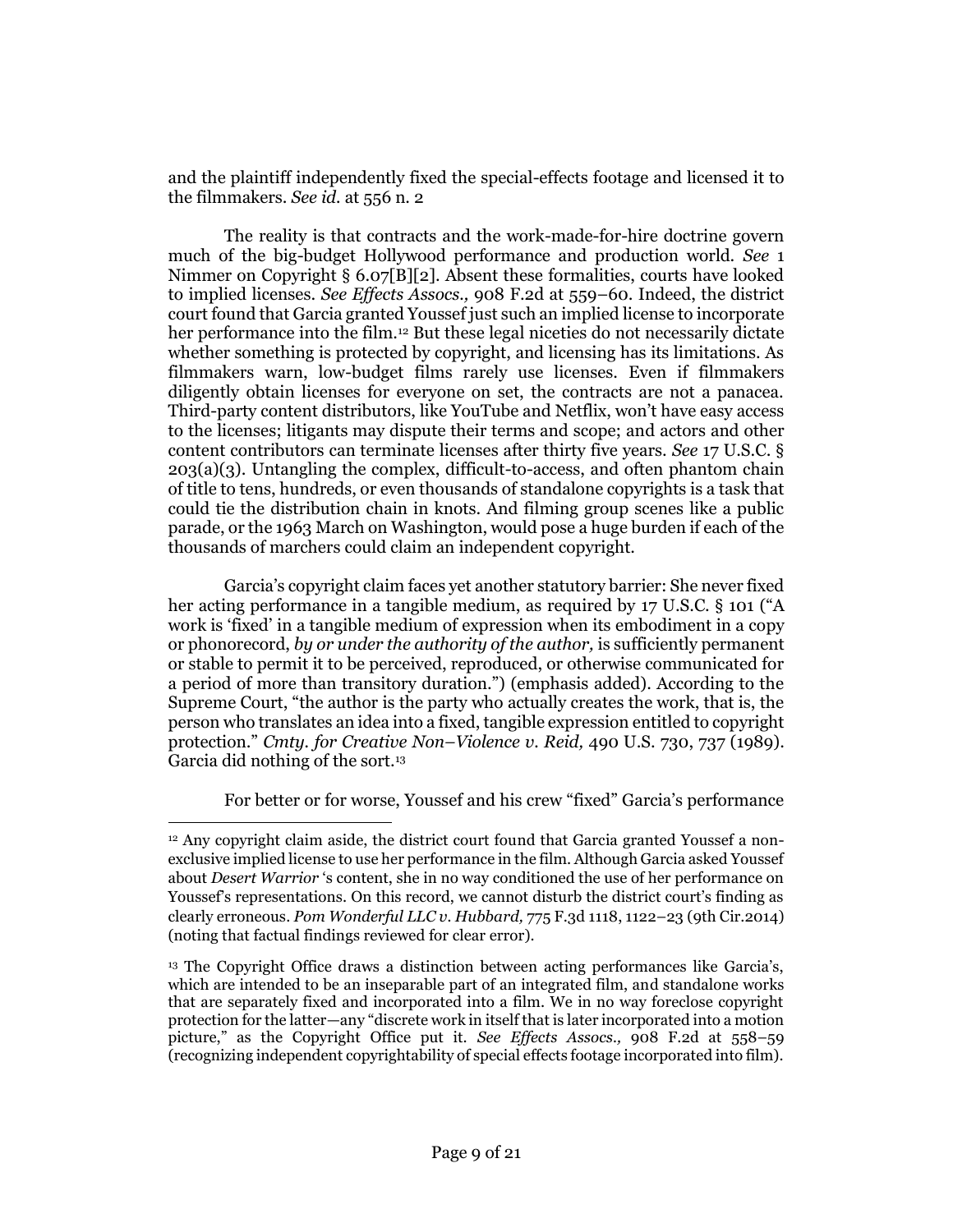in the tangible medium, whether in physical film or in digital form. However one might characterize Garcia's performance, she played no role in fixation. On top of this, Garcia claims that she never agreed to the film's ultimate rendition or how she was portrayed in *Innocence of Muslims,* so she can hardly argue that the film or her cameo in it was fixed "by or under [her] authority." [17 U.S.C. § 101.](http://www.westlaw.com/Link/Document/FullText?findType=L&pubNum=1000546&cite=17USCAS101&originatingDoc=I51ce6ec9fd5811e4b86bd602cb8781fa&refType=LQ&originationContext=document&vr=3.0&rs=cblt1.0&transitionType=DocumentItem&contextData=(sc.Search))

In sum, the district court committed no error in its copyright analysis. Issuance of the mandatory preliminary injunction requires more than a possible or fairly debatable claim; it requires a showing that the law "clearly favor [s]" Garcia. *See Stanley,* [13 F.3d at 1320.](http://www.westlaw.com/Link/Document/FullText?findType=Y&serNum=1994022141&pubNum=0000506&originatingDoc=I51ce6ec9fd5811e4b86bd602cb8781fa&refType=RP&fi=co_pp_sp_506_1320&originationContext=document&vr=3.0&rs=cblt1.0&transitionType=DocumentItem&contextData=(sc.Search)#co_pp_sp_506_1320) Because neither the Copyright Act nor the Copyright Office's interpretation supports Garcia's claim, this is a hurdle she cannot clear.

# **B. IRREPARABLE HARM**

Although we could affirm the district court solely on the copyright issue, *see [DISH Network,](http://www.westlaw.com/Link/Document/FullText?findType=Y&serNum=2025835535&pubNum=0000506&originatingDoc=I51ce6ec9fd5811e4b86bd602cb8781fa&refType=RP&fi=co_pp_sp_506_776&originationContext=document&vr=3.0&rs=cblt1.0&transitionType=DocumentItem&contextData=(sc.Search)#co_pp_sp_506_776)* 653 F.3d at 776–77, we address irreparable harm because the grave danger Garcia claims cannot be discounted and permeates the entire lawsuit.

At first blush, irreparable harm looks like Garcia's strongest argument. Garcia understandably takes seriously the fatwa and threats against her and her family, and so do we. The difficulty with Garcia's claim is that there is a mismatch between her substantive copyright claim and the dangers she hopes to remedy through an injunction. Garcia seeks a preliminary injunction under copyright law, not privacy, fraud, false light or any other tort-based cause of action. Hence, Garcia's harm must stem from copyright—namely, harm to her legal interests *as an author. Salinger v. Colting,* [607 F.3d 68, 81 & n. 9 \(2d Cir.2010\)](http://www.westlaw.com/Link/Document/FullText?findType=Y&serNum=2021885288&pubNum=0000506&originatingDoc=I51ce6ec9fd5811e4b86bd602cb8781fa&refType=RP&fi=co_pp_sp_506_81&originationContext=document&vr=3.0&rs=cblt1.0&transitionType=DocumentItem&contextData=(sc.Search)#co_pp_sp_506_81) ("The relevant harm is the harm that ... occurs to the parties' legal interests....").

Looking to the purpose of copyright underscores the disjunction Garcia's case presents. Article 1, Section 8 of the U.S. Constitution provides that copyrights "promote the Progress of Science and useful arts." Hence, the "Framers intended copyright itself to be the engine of free expression. By establishing a marketable right to the use of one's expression, copyright supplies the economic incentive to create and disseminate ideas." *[Harper & Row Publishers, Inc. v. Nation Enters.,](http://www.westlaw.com/Link/Document/FullText?findType=Y&serNum=1985125844&pubNum=0000708&originatingDoc=I51ce6ec9fd5811e4b86bd602cb8781fa&refType=RP&originationContext=document&vr=3.0&rs=cblt1.0&transitionType=DocumentItem&contextData=(sc.Search))* [471 U.S. 539, 558 \(1985\);](http://www.westlaw.com/Link/Document/FullText?findType=Y&serNum=1985125844&pubNum=0000708&originatingDoc=I51ce6ec9fd5811e4b86bd602cb8781fa&refType=RP&originationContext=document&vr=3.0&rs=cblt1.0&transitionType=DocumentItem&contextData=(sc.Search)) *see also Eldred v. Ashcroft,* [537 U.S. 186, 219 \(2003\)](http://www.westlaw.com/Link/Document/FullText?findType=Y&serNum=2003078650&pubNum=0000708&originatingDoc=I51ce6ec9fd5811e4b86bd602cb8781fa&refType=RP&originationContext=document&vr=3.0&rs=cblt1.0&transitionType=DocumentItem&contextData=(sc.Search)) (noting that "copyright's purpose is to *promote* the creation and publication of free expression") (emphasis in original). In keeping with copyright's function, "the justification of the copyright law is the protection of the *commercial* interest of the [ ]author. It is not to ... protect secrecy, but to stimulate creation by protecting its rewards." *Salinger,* [607 F.3d at](http://www.westlaw.com/Link/Document/FullText?findType=Y&serNum=2021885288&pubNum=0000506&originatingDoc=I51ce6ec9fd5811e4b86bd602cb8781fa&refType=RP&fi=co_pp_sp_506_81&originationContext=document&vr=3.0&rs=cblt1.0&transitionType=DocumentItem&contextData=(sc.Search)#co_pp_sp_506_81) 81 n. 9 (quoting *[New Era Publ'ns Int'l, ApS v.](http://www.westlaw.com/Link/Document/FullText?findType=Y&serNum=1988112545&pubNum=0000345&originatingDoc=I51ce6ec9fd5811e4b86bd602cb8781fa&refType=RP&fi=co_pp_sp_345_1526&originationContext=document&vr=3.0&rs=cblt1.0&transitionType=DocumentItem&contextData=(sc.Search)#co_pp_sp_345_1526)  Henry Holt & Co.,* [695 F.Supp. 1493, 1526 \(S.D.N.Y.1988\)\)](http://www.westlaw.com/Link/Document/FullText?findType=Y&serNum=1988112545&pubNum=0000345&originatingDoc=I51ce6ec9fd5811e4b86bd602cb8781fa&refType=RP&fi=co_pp_sp_345_1526&originationContext=document&vr=3.0&rs=cblt1.0&transitionType=DocumentItem&contextData=(sc.Search)#co_pp_sp_345_1526).

As Garcia frames it, "the main issue in this case involves the vicious frenzy against Ms. Garcia that the Film caused among certain radical elements of the Muslim community," which has caused "severe emotional distress, the destruction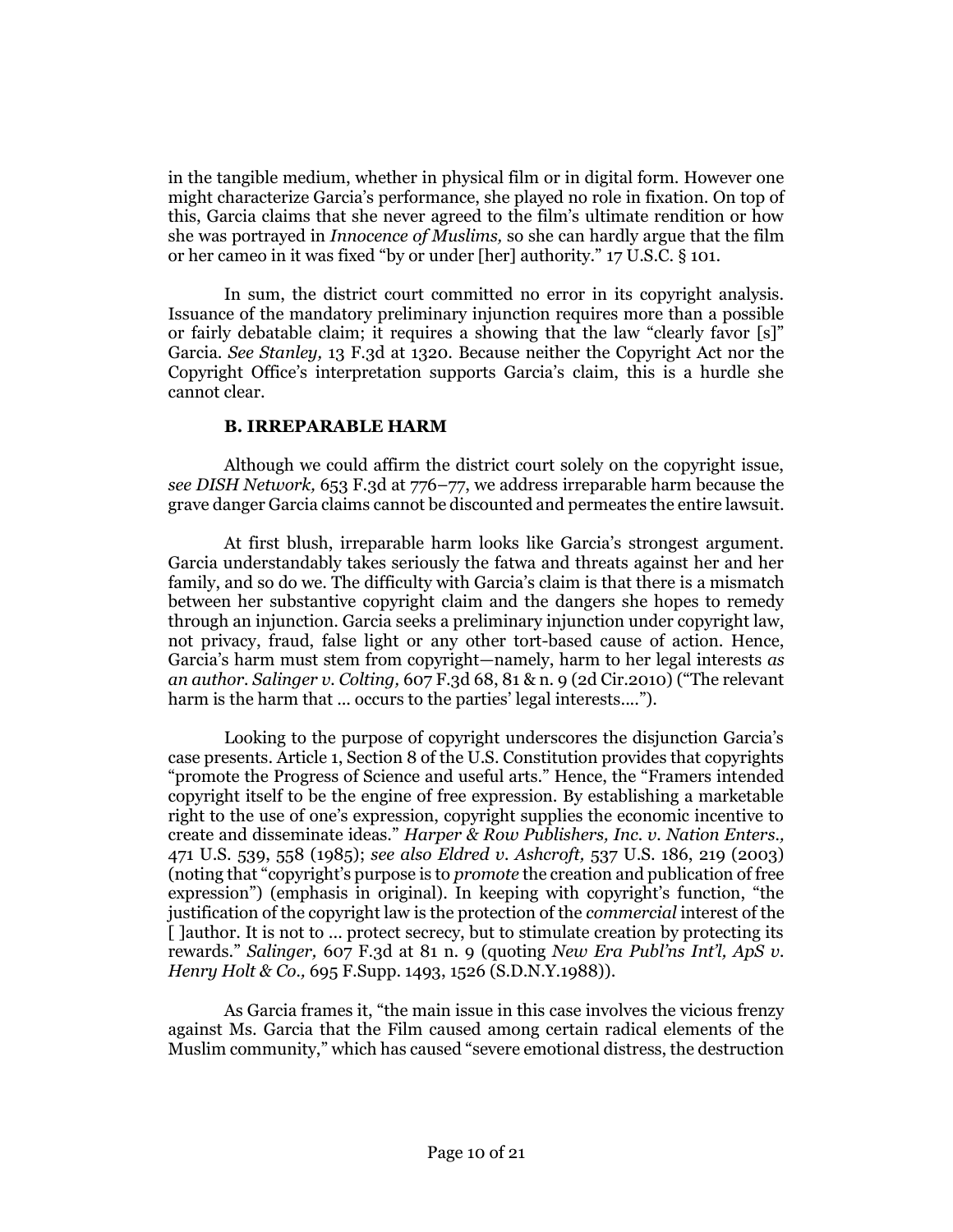of her career and reputation" and credible death threats. With respect to irreparable harm, she argues that "[t]he injuries she seeks to avoid—damage to her reputation, unfair[,] forced promotion of a hateful Film, and death—will be avoided if any injunction issues."

This relief is not easily achieved under copyright law. Although we do not take lightly threats to life or the emotional turmoil Garcia has endured, her harms are untethered from—and incompatible with—copyright and copyright's function as the engine of expression.

In broad terms, "the protection of privacy is not a function of the copyright law.... To the contrary, the copyright law offers a limited monopoly to encourage ultimate *public access* to the creative work of the author." *[Bond v. Blum,](http://www.westlaw.com/Link/Document/FullText?findType=Y&serNum=2003109895&pubNum=0000506&originatingDoc=I51ce6ec9fd5811e4b86bd602cb8781fa&refType=RP&fi=co_pp_sp_506_395&originationContext=document&vr=3.0&rs=cblt1.0&transitionType=DocumentItem&contextData=(sc.Search)#co_pp_sp_506_395)* 317 F.3d [385, 395 \(4th Cir.2003\);](http://www.westlaw.com/Link/Document/FullText?findType=Y&serNum=2003109895&pubNum=0000506&originatingDoc=I51ce6ec9fd5811e4b86bd602cb8781fa&refType=RP&fi=co_pp_sp_506_395&originationContext=document&vr=3.0&rs=cblt1.0&transitionType=DocumentItem&contextData=(sc.Search)#co_pp_sp_506_395) *see als[o Monge v. Maya Magazines, Inc.,](http://www.westlaw.com/Link/Document/FullText?findType=Y&serNum=2028399349&pubNum=0000506&originatingDoc=I51ce6ec9fd5811e4b86bd602cb8781fa&refType=RP&fi=co_pp_sp_506_1177&originationContext=document&vr=3.0&rs=cblt1.0&transitionType=DocumentItem&contextData=(sc.Search)#co_pp_sp_506_1177)* 688 F.3d 1164, [1177 \(9th Cir.2012\)](http://www.westlaw.com/Link/Document/FullText?findType=Y&serNum=2028399349&pubNum=0000506&originatingDoc=I51ce6ec9fd5811e4b86bd602cb8781fa&refType=RP&fi=co_pp_sp_506_1177&originationContext=document&vr=3.0&rs=cblt1.0&transitionType=DocumentItem&contextData=(sc.Search)#co_pp_sp_506_1177) (quoting *Bond* and "pointedly" noting copyright cases are analyzed "only under copyright principles, not privacy law").

Likewise, authors cannot seek emotional distress damages under the Copyright Act, because such damages are unrelated to the value and marketability of their works. *See In re Dawson,* [390 F.3d 1139, 1146 n. 3 \(9th Cir.2004\)](http://www.westlaw.com/Link/Document/FullText?findType=Y&serNum=2005733652&pubNum=0000506&originatingDoc=I51ce6ec9fd5811e4b86bd602cb8781fa&refType=RP&fi=co_pp_sp_506_1146&originationContext=document&vr=3.0&rs=cblt1.0&transitionType=DocumentItem&contextData=(sc.Search)#co_pp_sp_506_1146) (noting that " 'actual damages' in the context of the Copyright Act ... cover only economic damages" (internal citation omitted)); *Mackie v. Rieser,* [296 F.3d 909, 917 \(9th](http://www.westlaw.com/Link/Document/FullText?findType=Y&serNum=2002465391&pubNum=0000506&originatingDoc=I51ce6ec9fd5811e4b86bd602cb8781fa&refType=RP&fi=co_pp_sp_506_917&originationContext=document&vr=3.0&rs=cblt1.0&transitionType=DocumentItem&contextData=(sc.Search)#co_pp_sp_506_917)  [Cir.2002\)](http://www.westlaw.com/Link/Document/FullText?findType=Y&serNum=2002465391&pubNum=0000506&originatingDoc=I51ce6ec9fd5811e4b86bd602cb8781fa&refType=RP&fi=co_pp_sp_506_917&originationContext=document&vr=3.0&rs=cblt1.0&transitionType=DocumentItem&contextData=(sc.Search)#co_pp_sp_506_917) (rejecting copyright damages where "the infringement did not in any way influence the market value" of a piece of outdoor artwork but instead boiled down to the author's "personal objections to the manipulation of his artwork").

By way of example, erstwhile professional wrestler and reality TV star Hulk Hogan wanted to enjoin Gawker.com from posting a sex tape of Hogan with a mistress, claiming copyright infringement. *[Bollea v. Gawker Media, LLC,](http://www.westlaw.com/Link/Document/FullText?findType=Y&serNum=2029795624&pubNum=0004637&originatingDoc=I51ce6ec9fd5811e4b86bd602cb8781fa&refType=RP&fi=co_pp_sp_4637_1327&originationContext=document&vr=3.0&rs=cblt1.0&transitionType=DocumentItem&contextData=(sc.Search)#co_pp_sp_4637_1327)* 913 [F.Supp.2d 1325, 1327 \(M.D.Fla.2012\).](http://www.westlaw.com/Link/Document/FullText?findType=Y&serNum=2029795624&pubNum=0004637&originatingDoc=I51ce6ec9fd5811e4b86bd602cb8781fa&refType=RP&fi=co_pp_sp_4637_1327&originationContext=document&vr=3.0&rs=cblt1.0&transitionType=DocumentItem&contextData=(sc.Search)#co_pp_sp_4637_1327) The district court found an absence of irreparable harm because Hogan "produced no evidence demonstrating that he will suffer irreparable harm in the copyright sense absent a preliminary injunction. The only evidence in the record reflecting harm to [Hogan] relates to harm suffered by him personally and harm to his professional image due to the 'private' nature of the Video's content. This evidence does not constitute irreparable harm in the context of copyright infringement." *Id.* [at 1329;](http://www.westlaw.com/Link/Document/FullText?findType=Y&serNum=2029795624&pubNum=0004637&originatingDoc=I51ce6ec9fd5811e4b86bd602cb8781fa&refType=RP&fi=co_pp_sp_4637_1329&originationContext=document&vr=3.0&rs=cblt1.0&transitionType=DocumentItem&contextData=(sc.Search)#co_pp_sp_4637_1329) *cf. [New Era Publ'ns,](http://www.westlaw.com/Link/Document/FullText?findType=Y&serNum=1988112545&pubNum=0000345&originatingDoc=I51ce6ec9fd5811e4b86bd602cb8781fa&refType=RP&fi=co_pp_sp_345_1499&originationContext=document&vr=3.0&rs=cblt1.0&transitionType=DocumentItem&contextData=(sc.Search)#co_pp_sp_345_1499)* 695 F.Supp. [at 1499](http://www.westlaw.com/Link/Document/FullText?findType=Y&serNum=1988112545&pubNum=0000345&originatingDoc=I51ce6ec9fd5811e4b86bd602cb8781fa&refType=RP&fi=co_pp_sp_345_1499&originationContext=document&vr=3.0&rs=cblt1.0&transitionType=DocumentItem&contextData=(sc.Search)#co_pp_sp_345_1499) (denying injunction sought "not in good faith for its intended purpose of protecting the value of publication rights, but rather to suppress a derogatory study of the founder of the Church of Scientology").

Privacy laws, not copyright, may offer remedies tailored to Garcia's personal and reputational harms. On that point, we offer no substantive view. Ultimately, Garcia would like to have her connection to the film forgotten and stripped from YouTube. Unfortunately for Garcia, such a "right to be forgotten," although recently affirmed by the Court of Justice for the European Union, is not recognized in the United States. *See* Case C–131/12, *Google Spain SL v. Agencia*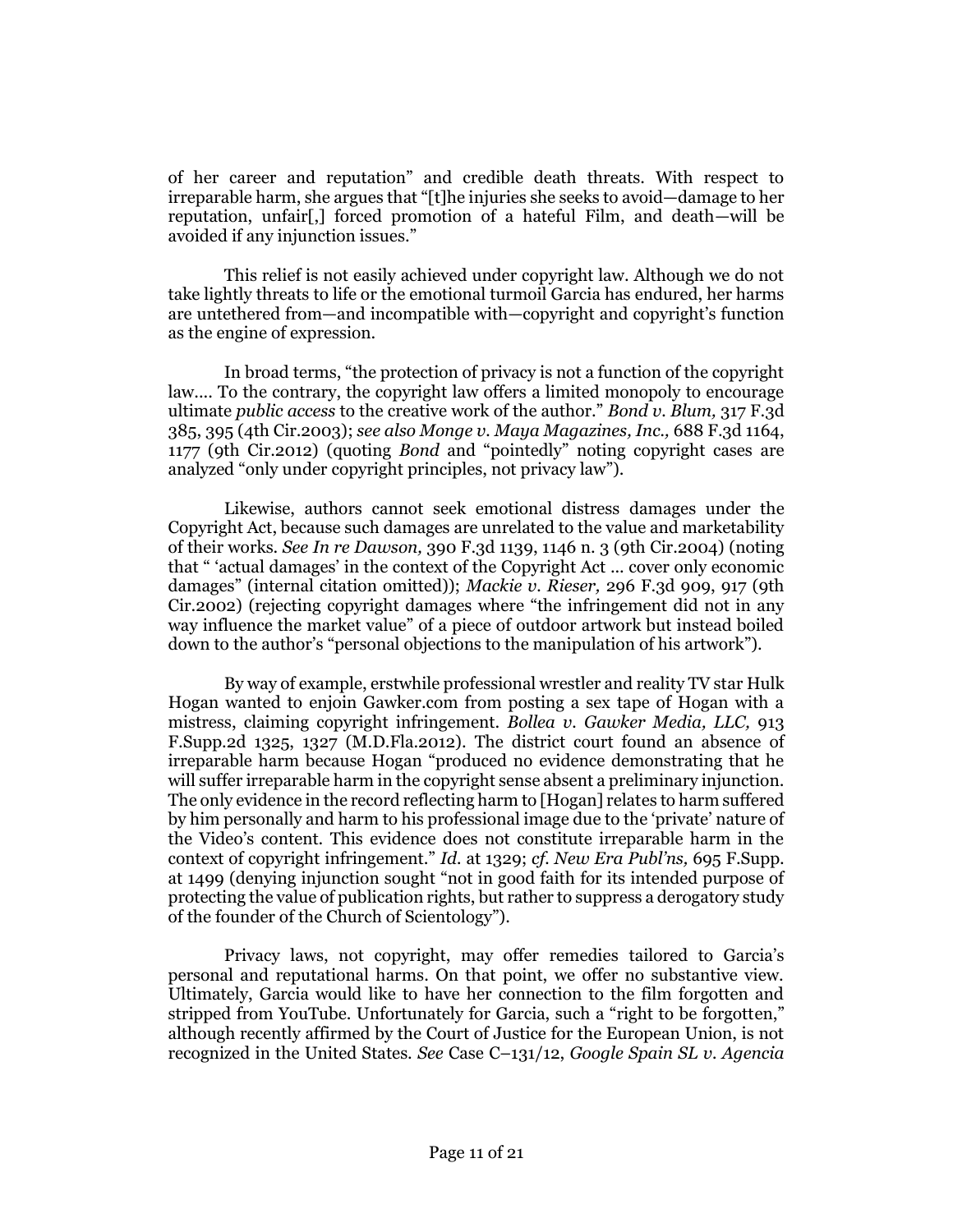*Española de Protección de Datos* (AEPD), ECLI:EU:C:2014:616 (May 13, 2014) (requiring Google to consider individual requests [to remove personal information](http://www.westlaw.com/Link/Document/FullText?findType=Y&serNum=0418584615&pubNum=0003084&originatingDoc=I51ce6ec9fd5811e4b86bd602cb8781fa&refType=LR&originationContext=document&vr=3.0&rs=cblt1.0&transitionType=DocumentItem&contextData=(sc.Search))  from its search engine); *Internet Law—[Protection of Personal Data](http://www.westlaw.com/Link/Document/FullText?findType=Y&serNum=0418584615&pubNum=0003084&originatingDoc=I51ce6ec9fd5811e4b86bd602cb8781fa&refType=LR&originationContext=document&vr=3.0&rs=cblt1.0&transitionType=DocumentItem&contextData=(sc.Search))—Court of [Justice of the European Union Creates Presumption that Google Must Remove](http://www.westlaw.com/Link/Document/FullText?findType=Y&serNum=0418584615&pubNum=0003084&originatingDoc=I51ce6ec9fd5811e4b86bd602cb8781fa&refType=LR&originationContext=document&vr=3.0&rs=cblt1.0&transitionType=DocumentItem&contextData=(sc.Search))  [Links to Personal Data Upon Request,](http://www.westlaw.com/Link/Document/FullText?findType=Y&serNum=0418584615&pubNum=0003084&originatingDoc=I51ce6ec9fd5811e4b86bd602cb8781fa&refType=LR&originationContext=document&vr=3.0&rs=cblt1.0&transitionType=DocumentItem&contextData=(sc.Search))* 128 Harv. L.Rev. 735 (2014).

Nor is Garcia protected by the benefits found in many European countries, where authors have "moral rights" to control the integrity of their works and to guard against distortion, manipulation, or misappropriation. *Se[e Kelley v. Chicago](http://www.westlaw.com/Link/Document/FullText?findType=Y&serNum=2024586851&pubNum=0000506&originatingDoc=I51ce6ec9fd5811e4b86bd602cb8781fa&refType=RP&fi=co_pp_sp_506_296&originationContext=document&vr=3.0&rs=cblt1.0&transitionType=DocumentItem&contextData=(sc.Search)#co_pp_sp_506_296)  Park Dist.,* [635 F.3d 290, 296 \(7th Cir.2011\)](http://www.westlaw.com/Link/Document/FullText?findType=Y&serNum=2024586851&pubNum=0000506&originatingDoc=I51ce6ec9fd5811e4b86bd602cb8781fa&refType=RP&fi=co_pp_sp_506_296&originationContext=document&vr=3.0&rs=cblt1.0&transitionType=DocumentItem&contextData=(sc.Search)#co_pp_sp_506_296) (describing differences in moral rights in American copyright law versus other countries). Except for a limited universe of works of visual art, such as paintings and drawings protected under the Visual Artists Rights Act of 1990, United States copyright law generally does not recognize moral rights. [17 U.S.C. § 106A.](http://www.westlaw.com/Link/Document/FullText?findType=L&pubNum=1000546&cite=17USCAS106A&originatingDoc=I51ce6ec9fd5811e4b86bd602cb8781fa&refType=LQ&originationContext=document&vr=3.0&rs=cblt1.0&transitionType=DocumentItem&contextData=(sc.Search)) Motion pictures specifically are excluded from moral rights protection. [§ 106A;](http://www.westlaw.com/Link/Document/FullText?findType=L&pubNum=1000546&cite=17USCAS106A&originatingDoc=I51ce6ec9fd5811e4b86bd602cb8781fa&refType=LQ&originationContext=document&vr=3.0&rs=cblt1.0&transitionType=DocumentItem&contextData=(sc.Search)) [§ 101](http://www.westlaw.com/Link/Document/FullText?findType=L&pubNum=1000546&cite=17USCAS101&originatingDoc=I51ce6ec9fd5811e4b86bd602cb8781fa&refType=LQ&originationContext=document&vr=3.0&rs=cblt1.0&transitionType=DocumentItem&contextData=(sc.Search)) ("[W]ork of visual art does not include ... any ... motion picture or other audiovisual work....").

In short, Garcia's harms are too attenuated from the purpose of copyright. We do not foreclose that in a different circumstance with a strong copyright claim, a court could consider collateral consequences as part of its irreparable harm analysis and remedy. [17 U.S.C. § 502](http://www.westlaw.com/Link/Document/FullText?findType=L&pubNum=1000546&cite=17USCAS502&originatingDoc=I51ce6ec9fd5811e4b86bd602cb8781fa&refType=LQ&originationContext=document&vr=3.0&rs=cblt1.0&transitionType=DocumentItem&contextData=(sc.Search)) (providing that the court may grant injunctions "as it may deem reasonable to prevent or restrain infringement of a copyright"). But such a case is not before us.

Garcia waited months to seek an injunction after *Innocence of Muslims* was uploaded to YouTube in July 2012; she did not seek emergency relief when the film first surfaced on the Internet. The district court did not abuse its discretion by finding this delay undercut Garcia's claim of irreparable harm. *See [Oakland](http://www.westlaw.com/Link/Document/FullText?findType=Y&serNum=1985130236&pubNum=0000350&originatingDoc=I51ce6ec9fd5811e4b86bd602cb8781fa&refType=RP&fi=co_pp_sp_350_1377&originationContext=document&vr=3.0&rs=cblt1.0&transitionType=DocumentItem&contextData=(sc.Search)#co_pp_sp_350_1377)  [Tribune, Inc. v. Chronicle Publ'g Co.,](http://www.westlaw.com/Link/Document/FullText?findType=Y&serNum=1985130236&pubNum=0000350&originatingDoc=I51ce6ec9fd5811e4b86bd602cb8781fa&refType=RP&fi=co_pp_sp_350_1377&originationContext=document&vr=3.0&rs=cblt1.0&transitionType=DocumentItem&contextData=(sc.Search)#co_pp_sp_350_1377)* 762 F.2d 1374, 1377 (9th Cir.1985) ("Plaintiff's long delay before seeking a preliminary injunction implies a lack of urgency and irreparable harm."); 4 Nimmer on Copyright § 14.06[A][3][c] (noting unreasonable delay can defeat irreparable injury and the length of time "need not be great"). Garcia notes that she moved swiftly once the film was translated into Arabic and sparked death threats against her. But that proves the point: the gravamen of Garcia's harm is untethered from her commercial interests as a performer, and instead focuses on the personal pain caused by her association with the film.

The district court did not abuse its discretion in determining that Garcia failed to muster a clear showing of irreparable harm. *Se[e Flexible Lifeline Sys., Inc.](http://www.westlaw.com/Link/Document/FullText?findType=Y&serNum=2025914651&pubNum=0000506&originatingDoc=I51ce6ec9fd5811e4b86bd602cb8781fa&refType=RP&fi=co_pp_sp_506_999&originationContext=document&vr=3.0&rs=cblt1.0&transitionType=DocumentItem&contextData=(sc.Search)#co_pp_sp_506_999)  [v. Precision Lift, Inc.,](http://www.westlaw.com/Link/Document/FullText?findType=Y&serNum=2025914651&pubNum=0000506&originatingDoc=I51ce6ec9fd5811e4b86bd602cb8781fa&refType=RP&fi=co_pp_sp_506_999&originationContext=document&vr=3.0&rs=cblt1.0&transitionType=DocumentItem&contextData=(sc.Search)#co_pp_sp_506_999)* 654 F.3d 989, 999–1000 (9th Cir.2011) ("Harm must be proved, not presumed." (quoting 4 Nimmer on Copyright § 14.06[A] [5] )).

In the face of a doubtful copyright claim and the absence of irreparable harm to Garcia's interests as an author, we need not consider the final two *Winter* factors, the balance of equities and public interest.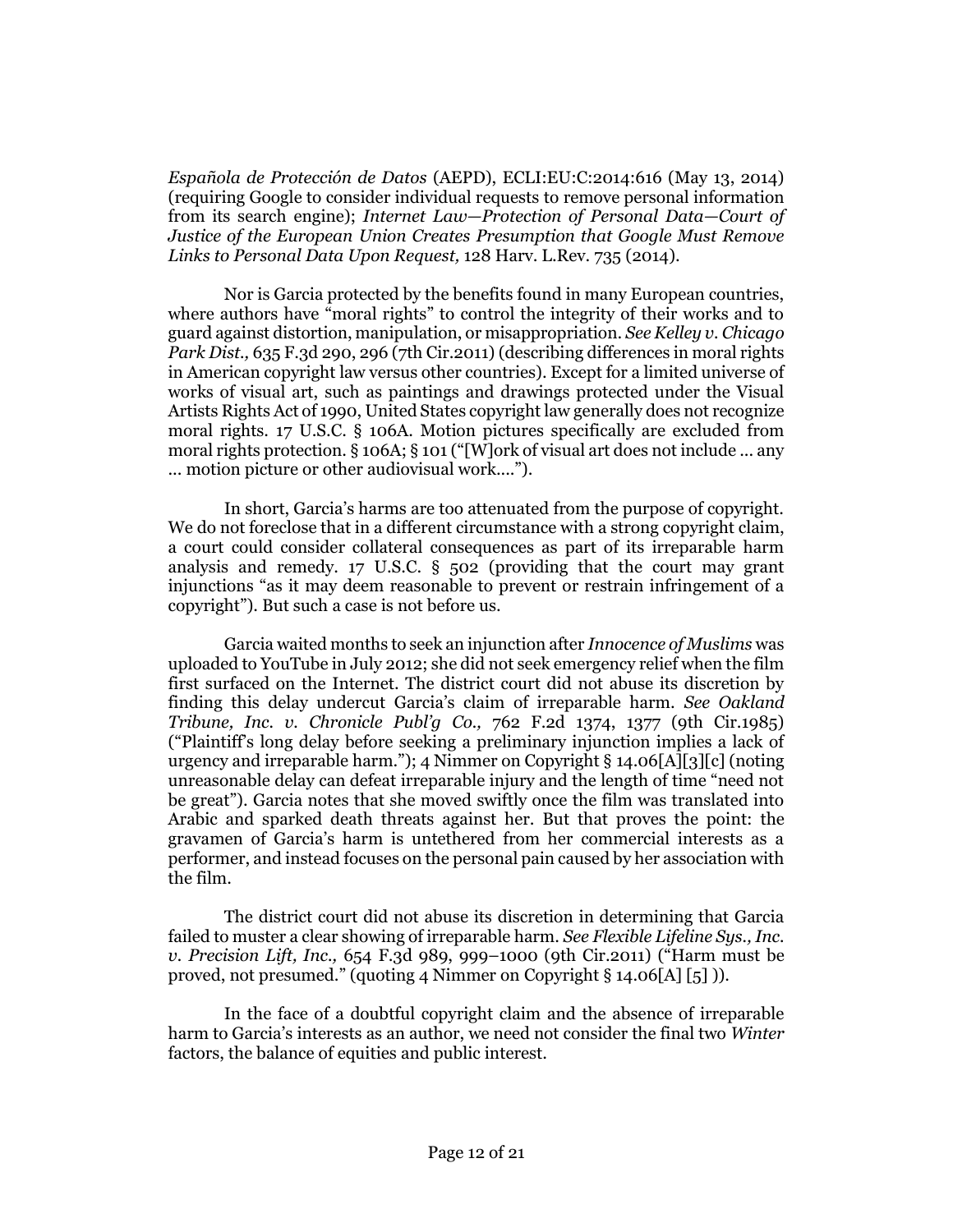## **II. THE PANEL'S INJUNCTION**

In February 2014, the panel majority issued the following injunction: "Google, Inc. shall take down all copies of 'Innocence of Muslims' from YouTube.com and from any other platforms under Google's control, and take all reasonable steps to prevent further uploads of 'Innocence of Muslims' to those platforms." Soon after, the panel amended the order to state that the prohibition did "not preclude the posting or display of any version of 'Innocence of Muslims' that does not include Cindy Lee Garcia's performance."

Although the first order was more sweeping, the second cast the court in the uneasy role of film editor. The amendment only mattered if Google assumed authority to change the content of someone else's copyrighted film. To no one's surprise, the end result was the same: the entire film remained removed from YouTube.

The takedown order was unwarranted and incorrect as a matter of law, as we have explained above. It also gave short shrift to the First Amendment values at stake. The mandatory injunction censored and suppressed a politically significant film—based upon a dubious and unprecedented theory of copyright. In so doing, the panel deprived the public of the ability to view firsthand, and judge for themselves, a film at the center of an international uproar.

Although the intersection between copyright and the First Amendment is much-debated, the Supreme Court teaches that copyright is not "categorically immune from challenges under the First Amendment." *Eldred,* [537 U.S. at 221, 123](http://www.westlaw.com/Link/Document/FullText?findType=Y&serNum=2003078650&pubNum=0000708&originatingDoc=I51ce6ec9fd5811e4b86bd602cb8781fa&refType=RP&originationContext=document&vr=3.0&rs=cblt1.0&transitionType=DocumentItem&contextData=(sc.Search))  [S.Ct. 769](http://www.westlaw.com/Link/Document/FullText?findType=Y&serNum=2003078650&pubNum=0000708&originatingDoc=I51ce6ec9fd5811e4b86bd602cb8781fa&refType=RP&originationContext=document&vr=3.0&rs=cblt1.0&transitionType=DocumentItem&contextData=(sc.Search)) (internal citation omitted). To be sure, this is not a case of garden-variety copyright infringement, such as seeking to restrain the use of copyrighted computer code. The panel's takedown order of a film of substantial interest to the public is a classic prior restraint of speech. *[Alexander v. United States,](http://www.westlaw.com/Link/Document/FullText?findType=Y&serNum=1993130693&pubNum=0000708&originatingDoc=I51ce6ec9fd5811e4b86bd602cb8781fa&refType=RP&originationContext=document&vr=3.0&rs=cblt1.0&transitionType=DocumentItem&contextData=(sc.Search))* 509 U.S. [544, 550, 113 S.Ct. 2766, 125 L.Ed.2d 441 \(1993\)](http://www.westlaw.com/Link/Document/FullText?findType=Y&serNum=1993130693&pubNum=0000708&originatingDoc=I51ce6ec9fd5811e4b86bd602cb8781fa&refType=RP&originationContext=document&vr=3.0&rs=cblt1.0&transitionType=DocumentItem&contextData=(sc.Search)) ("Temporary restraining orders and permanent injunctions—*i.e.,* court orders that actually forbid speech activities—are classic examples of prior restraints."). Prior restraints pose the "most serious and the least tolerable infringement on First Amendment rights," *Hunt v. NBC,* [872 F.2d 289, 293 \(9th Cir.1989\)](http://www.westlaw.com/Link/Document/FullText?findType=Y&serNum=1989048993&pubNum=0000350&originatingDoc=I51ce6ec9fd5811e4b86bd602cb8781fa&refType=RP&fi=co_pp_sp_350_293&originationContext=document&vr=3.0&rs=cblt1.0&transitionType=DocumentItem&contextData=(sc.Search)#co_pp_sp_350_293) (citation omitted), and Garcia cannot overcome the historical and heavy presumption against such restraints with a thin copyright claim in a five-second performance.

The amended injunction issued February 28, 2014 is dissolved immediately and has no force or effect.

# **CONCLUSION**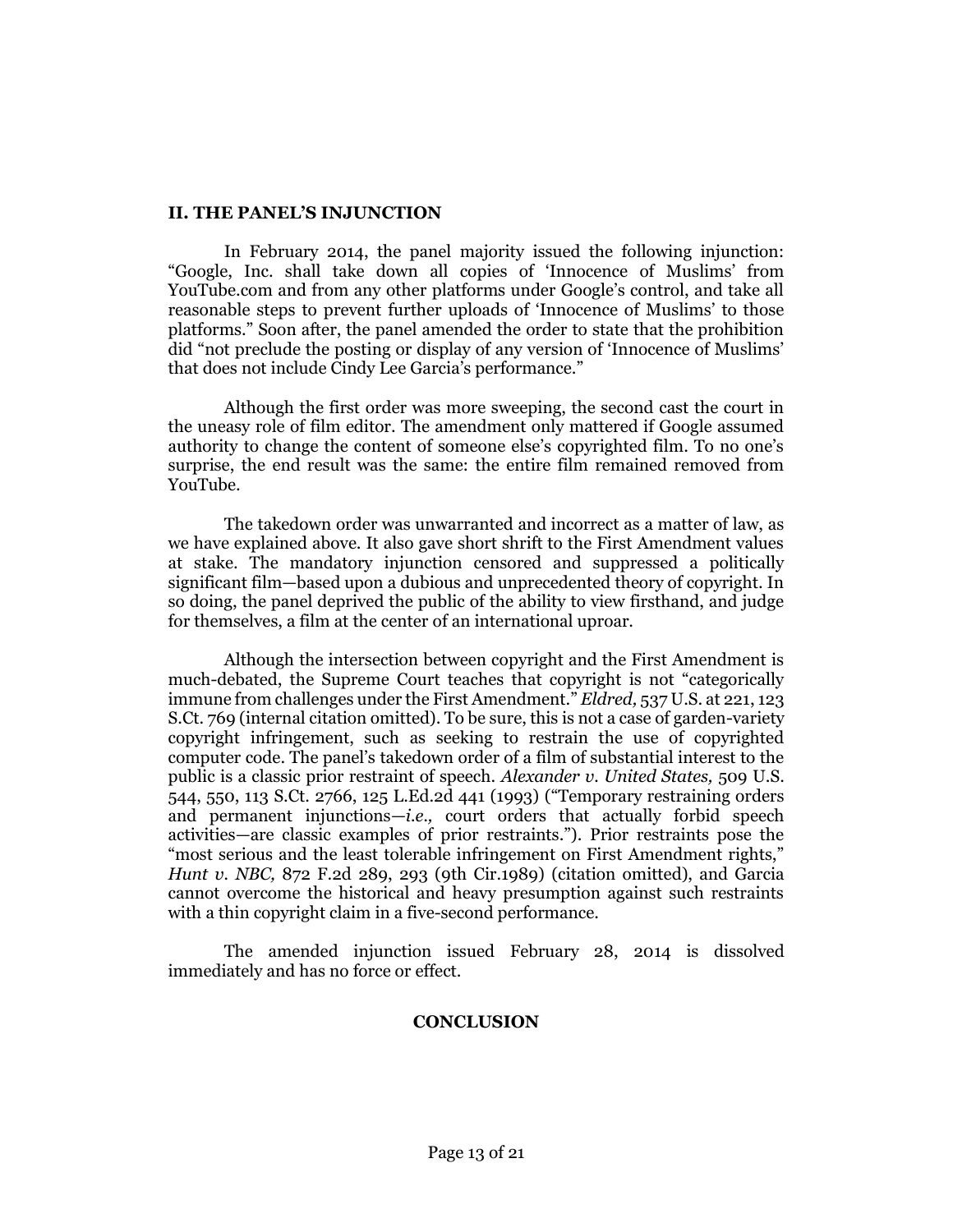At this stage of the proceedings, we have no reason to question Garcia's claims that she was duped by an unscrupulous filmmaker and has suffered greatly from her disastrous association with the *Innocence of Muslims* film. Nonetheless, the district court did not abuse its discretion when it denied Garcia's motion for a preliminary injunction under the copyright laws.

## **AFFIRMED.**

[WATFORD,](http://www.westlaw.com/Link/Document/FullText?findType=h&pubNum=176284&cite=0322080001&originatingDoc=I51ce6ec9fd5811e4b86bd602cb8781fa&refType=RQ&originationContext=document&vr=3.0&rs=cblt1.0&transitionType=DocumentItem&contextData=(sc.Search)) Circuit Judge, concurring in the judgment:

We don't have to craft new rules of copyright law to resolve this appeal. We just have to follow the law we established a few years ago, without controversy, on the subject of irreparable harm. The majority's decision to do more is a mistake in my view, and not just because much of what the majority says about copyright law may be wrong. *See* Dissent at 749–51. We are usually well advised to decide no more than we need to, even when resolving routine appeals typical of those we're likely to see in the future. We should be all the more cautious when resolving an appeal like this one, a case that could not be more atypical as far as copyright infringement actions go and one that is highly charged on both sides to boot. Because the risk of making bad law in these circumstances is particularly high, we should aim to decide as narrowly as we can, leaving the task of crafting broad new rules for a case in which it is actually necessary to do so.

Had we chosen to decide narrowly here, we could have affirmed the district court's denial of a preliminary injunction by focusing solely on the irreparable harm prong. Garcia bore the burden of showing that "irreparable injury is *likely* in the absence of" the requested injunction. *[Winter v. Natural Res. Def. Council, Inc.,](http://www.westlaw.com/Link/Document/FullText?findType=Y&serNum=2017439125&pubNum=0000708&originatingDoc=I51ce6ec9fd5811e4b86bd602cb8781fa&refType=RP&originationContext=document&vr=3.0&rs=cblt1.0&transitionType=DocumentItem&contextData=(sc.Search))* [555 U.S. 7, 22](http://www.westlaw.com/Link/Document/FullText?findType=Y&serNum=2017439125&pubNum=0000708&originatingDoc=I51ce6ec9fd5811e4b86bd602cb8781fa&refType=RP&originationContext=document&vr=3.0&rs=cblt1.0&transitionType=DocumentItem&contextData=(sc.Search)) (2008). The only form of injury Garcia has alleged that could qualify as irreparable is the risk of death she faces as a result of the fatwa issued against her. Unlike the majority, I'm willing to assume that the risk of death qualifies as irreparable injury in this context. But under our decision in *[Perfect 10, Inc. v.](http://www.westlaw.com/Link/Document/FullText?findType=Y&serNum=2025818509&pubNum=0000506&originatingDoc=I51ce6ec9fd5811e4b86bd602cb8781fa&refType=RP&originationContext=document&vr=3.0&rs=cblt1.0&transitionType=DocumentItem&contextData=(sc.Search))  Google, Inc.,* [653 F.3d 976 \(9th Cir.2011\)](http://www.westlaw.com/Link/Document/FullText?findType=Y&serNum=2025818509&pubNum=0000506&originatingDoc=I51ce6ec9fd5811e4b86bd602cb8781fa&refType=RP&originationContext=document&vr=3.0&rs=cblt1.0&transitionType=DocumentItem&contextData=(sc.Search)), Garcia also had to prove a "causal connection" between the irreparable injury she faces and the conduct she hopes to enjoin. *Id.* [at 982.](http://www.westlaw.com/Link/Document/FullText?findType=Y&serNum=2025818509&pubNum=0000506&originatingDoc=I51ce6ec9fd5811e4b86bd602cb8781fa&refType=RP&fi=co_pp_sp_506_982&originationContext=document&vr=3.0&rs=cblt1.0&transitionType=DocumentItem&contextData=(sc.Search)#co_pp_sp_506_982) In other words, she had to show that removing the film from YouTube would likely eliminate (or at least materially reduce) the risk of death posed by issuance of the fatwa.

The district court did not abuse its discretion by concluding, albeit for reasons different from those I offer here, that Garcia failed to satisfy the irreparable harm prong. The sad but unfortunate truth is that the threat posed to Garcia by issuance of the fatwa will remain whether *The Innocence of Muslims* is available on YouTube or not. Garcia is subject to the fatwa because of her role in making the film, not because the film is available on YouTube. The film will undoubtedly remain accessible on the Internet for all who wish to see it even if YouTube no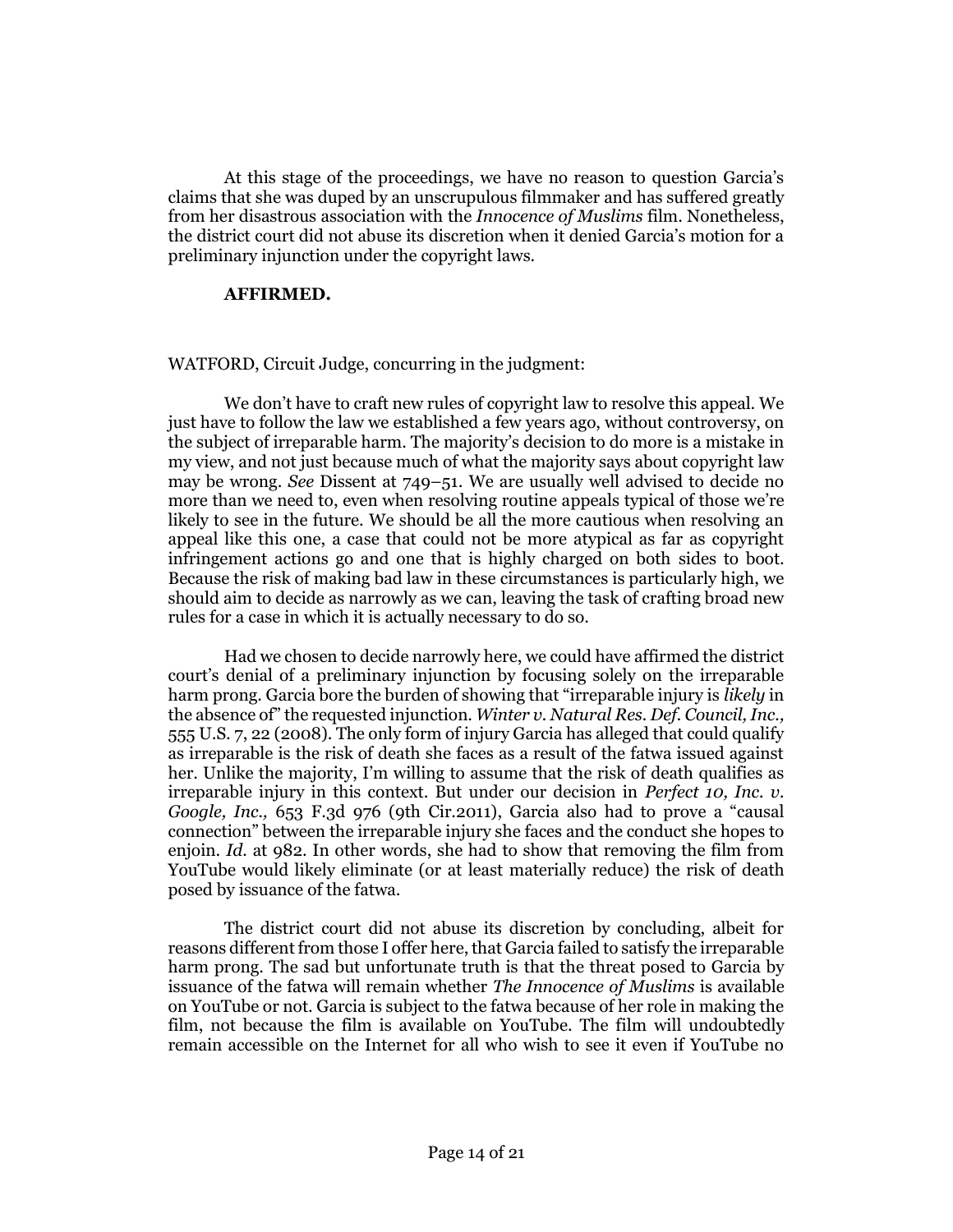longer hosts it. Bottom line: Garcia's requested injunction won't change anything about the content of the film or the part, however limited, she played in its making.

Of course, Garcia's role in making the film has been completely misunderstood. She never actually uttered the highly offensive words her character speaks in the film. She had no idea that the scenes in which she appeared would later be used as part of an anti-Islam diatribe, and she strongly opposes the film's message. Correcting these misperceptions might well eliminate or reduce the threat Garcia faces, but she has already taken numerous steps to do just that. She has publicly denounced the film and done everything within her power—including bringing this lawsuit—to disassociate herself from the film's hateful message.

The declaration submitted by Garcia's expert on Islamic and Middle Eastern law—the only evidence she offered that addresses causation directly candidly describes the tenuous causation theory Garcia relies on. Garcia's expert did not assert that removing the film from YouTube would likely cause the fatwa against her to be lifted. He instead noted that Garcia's "public statements condemning the film here have been received in the Muslim world with controversy," and opined that removing the film from YouTube would cause others to believe that Garcia's condemnations are sincere: "If she is successful in pulling the content down from the internet, it will likely help her in terms of *believability of her message* condemning the film and its message." (Emphasis added.)

In my view, this sparse evidence does not show that removing the film from YouTube would be likely to mitigate the risk of death Garcia faces. At most, the expert's bare assertion establishes that granting the requested injunction will have an incremental but impossible-to-measure effect on Garcia's credibility. The declaration notably stops short of suggesting that the injunction would have any impact (let alone a likely impact) on the actions of the necessary audience: the cleric who issued the fatwa and those who would be inclined to carry it out. Nor is it obvious why *success* in getting the district court to order the film's removal from YouTube would be critical to bolstering the believability of Garcia's message. Demanding the take-down injunction seems to speak loudly and clearly in its own right about the sincerity of her views on the film.

The district court did not abuse its discretion in concluding that, on this record, Garcia failed to satisfy the irreparable harm prong. Under our decision in *Perfect 10,* that alone requires us to affirm the district court's denial of a preliminary injunction. [653 F.3d at 982.](http://www.westlaw.com/Link/Document/FullText?findType=Y&serNum=2025818509&pubNum=0000506&originatingDoc=I51ce6ec9fd5811e4b86bd602cb8781fa&refType=RP&fi=co_pp_sp_506_982&originationContext=document&vr=3.0&rs=cblt1.0&transitionType=DocumentItem&contextData=(sc.Search)#co_pp_sp_506_982) I concur in the judgment for that reason only.

# [KOZINSKI,](http://www.westlaw.com/Link/Document/FullText?findType=h&pubNum=176284&cite=0152453101&originatingDoc=I51ce6ec9fd5811e4b86bd602cb8781fa&refType=RQ&originationContext=document&vr=3.0&rs=cblt1.0&transitionType=DocumentItem&contextData=(sc.Search)) Circuit Judge, dissenting:

Garcia's dramatic performance met all of the requirements for copyright protection: It was copyrightable subject matter, it was original and it was fixed at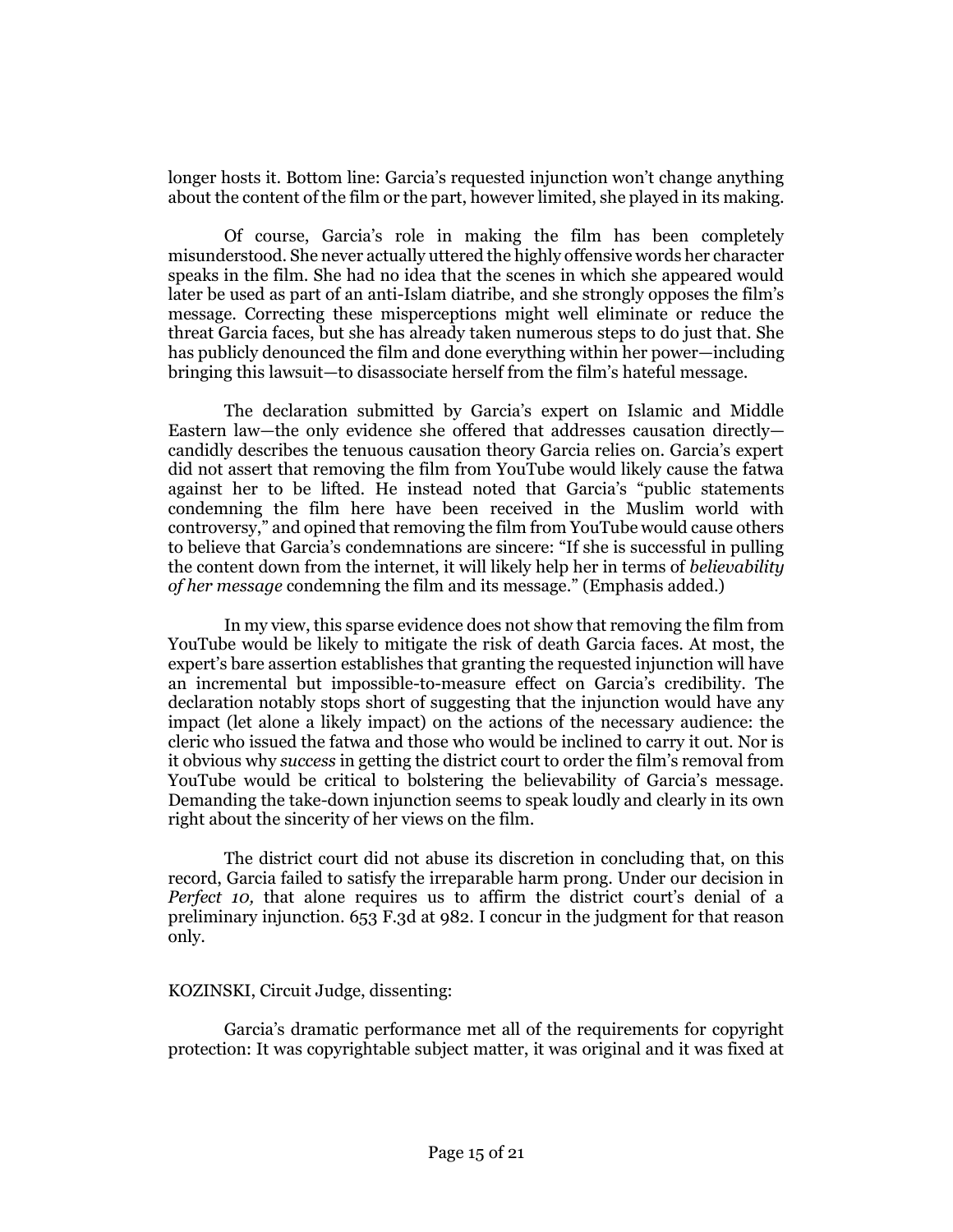the moment it was recorded. So what happened to the copyright? At times, the majority says that Garcia's performance was not copyrightable at all. And at other times, it seems to say that Garcia just didn't do enough to gain a copyright in the scene. Either way, the majority is wrong and makes a total mess of copyright law, right here in the Hollywood Circuit. In its haste to take internet service providers off the hook for infringement, the court today robs performers and other creative talent of rights Congress gave them. I won't be a party to it.

**I**

Youssef handed Garcia a script. Garcia performed it. Youssef recorded Garcia's performance on video and saved the clip. Until today, I understood that the rights in such a performance are determined according to elementary copyright principles: An "original work[ ] of authorship," [17 U.S.C. § 102\(a\),](http://www.westlaw.com/Link/Document/FullText?findType=L&pubNum=1000546&cite=17USCAS102&originatingDoc=I51ce6ec9fd5811e4b86bd602cb8781fa&refType=RB&originationContext=document&vr=3.0&rs=cblt1.0&transitionType=DocumentItem&contextData=(sc.Search)#co_pp_8b3b0000958a4) requires only copyrightable subject matter and a "minimal degree of creativity." *[Feist Publ'ns,](http://www.westlaw.com/Link/Document/FullText?findType=Y&serNum=1991060551&pubNum=0000708&originatingDoc=I51ce6ec9fd5811e4b86bd602cb8781fa&refType=RP&originationContext=document&vr=3.0&rs=cblt1.0&transitionType=DocumentItem&contextData=(sc.Search))  [Inc. v. Rural Tel. Serv. Co.,](http://www.westlaw.com/Link/Document/FullText?findType=Y&serNum=1991060551&pubNum=0000708&originatingDoc=I51ce6ec9fd5811e4b86bd602cb8781fa&refType=RP&originationContext=document&vr=3.0&rs=cblt1.0&transitionType=DocumentItem&contextData=(sc.Search))* 499 U.S. 340, 345 (1991). The work is "fixed" when it is "sufficiently permanent or stable to permit it to be perceived, reproduced, or otherwise communicated for a period of more than transitory duration." [17 U.S.C.](http://www.westlaw.com/Link/Document/FullText?findType=L&pubNum=1000546&cite=17USCAS101&originatingDoc=I51ce6ec9fd5811e4b86bd602cb8781fa&refType=LQ&originationContext=document&vr=3.0&rs=cblt1.0&transitionType=DocumentItem&contextData=(sc.Search))  [§ 101](http://www.westlaw.com/Link/Document/FullText?findType=L&pubNum=1000546&cite=17USCAS101&originatingDoc=I51ce6ec9fd5811e4b86bd602cb8781fa&refType=LQ&originationContext=document&vr=3.0&rs=cblt1.0&transitionType=DocumentItem&contextData=(sc.Search)). And at that moment, the "author or authors of the work" instantly and automatically acquire a copyright interest in it[. 17 U.S.C. § 201\(a\)](http://www.westlaw.com/Link/Document/FullText?findType=L&pubNum=1000546&cite=17USCAS201&originatingDoc=I51ce6ec9fd5811e4b86bd602cb8781fa&refType=RB&originationContext=document&vr=3.0&rs=cblt1.0&transitionType=DocumentItem&contextData=(sc.Search)#co_pp_8b3b0000958a4). This isn't exactly String Theory; more like Copyright 101.

Garcia's performance met these minimal requirements; the majority doesn't contend otherwise. The majority nevertheless holds that Garcia's performance isn't a "work," apparently because it was created during the production of a later-assembled film, *Innocence of Muslims.* Maj. Op. 741–43. But if you say something is not a work, it means that it isn't copyrightable by anyone. Under the majority's definition of "work," no one (not even Youssef) can claim a copyright in any part of Garcia's performance, even though it was recorded several months before *Innocence of Muslims* was assembled. Instead, *Innocence of Muslims*—the ultimate film—is the only thing that can be a "work." If this is what my colleagues are saying, they are casting doubt on the copyrightability of vast swaths of material created during production of a film or other composite work.

The implications are daunting. If Garcia's scene is not a work, then every take of every scene of, say, *Lord of the Rings* is not a work, and thus not protected by copyright, unless and until the clips become part of the final movie. If some dastardly crew member were to run off with a copy of the Battle of Morannon, the dastard would be free to display it for profit until it was made part of the final movie. And, of course, the take-outs, the alternative scenes, the special effects never used, all of those things would be fair game because none of these things would be "works" under the majority's definition. And what about a draft chapter of a novel? Is there no copyright in the draft chapter unless it gets included in the published book? Or if part of the draft gets included, is there no copyright in the rest of it?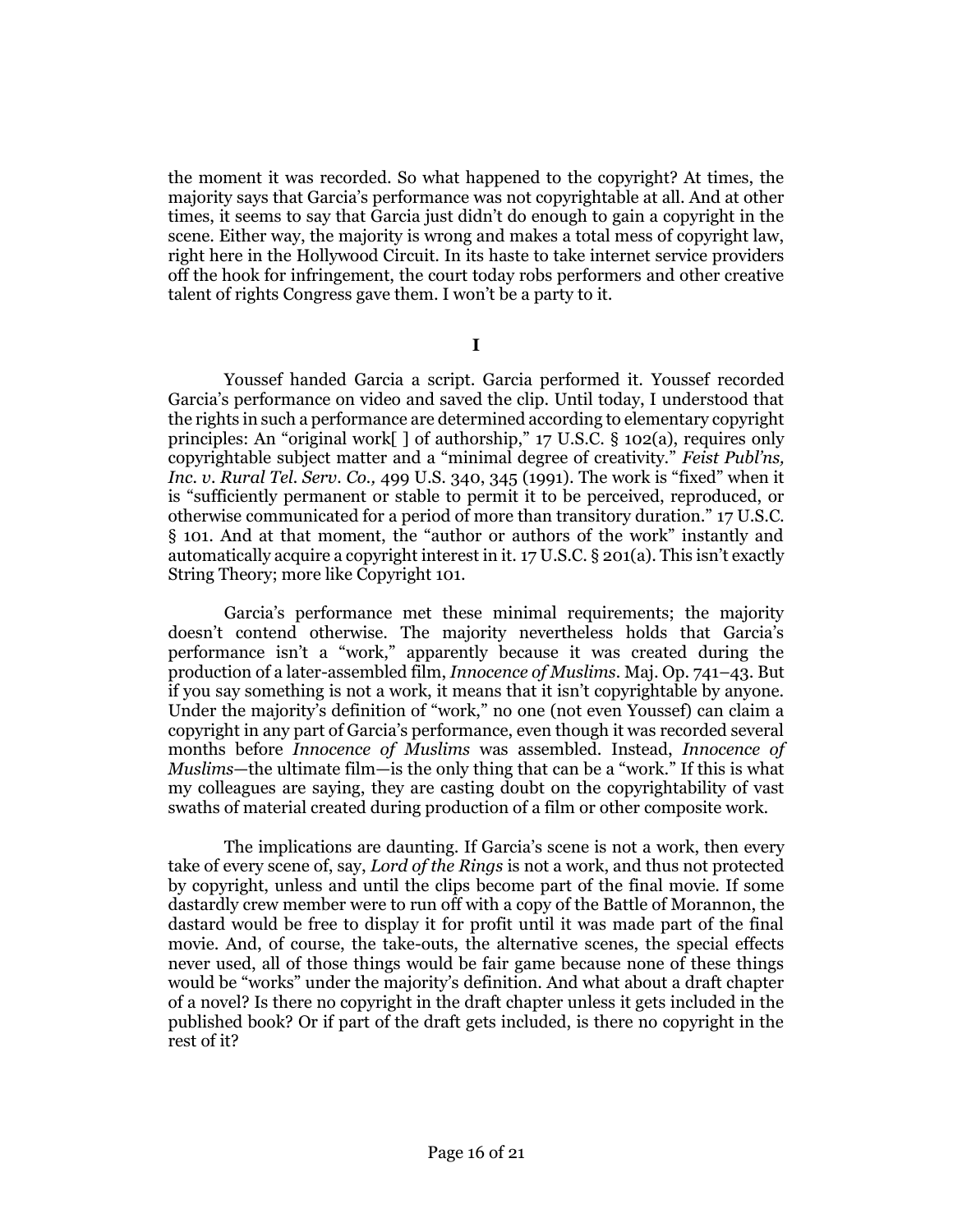This is a remarkable proposition, for which the majority provides remarkably little authority. *Aalmuhammed v. Lee,* [202 F.3d 1227 \(9th Cir.2000\),](http://www.westlaw.com/Link/Document/FullText?findType=Y&serNum=2000047327&pubNum=0000506&originatingDoc=I51ce6ec9fd5811e4b86bd602cb8781fa&refType=RP&originationContext=document&vr=3.0&rs=cblt1.0&transitionType=DocumentItem&contextData=(sc.Search)) the only case that the majority cites, says just the opposite. In *Aalmuhammed,* we considered a claim by a contributor to the movie *Malcolm X* that he was a joint author of the entire movie. *Id.* [at 1230.](http://www.westlaw.com/Link/Document/FullText?findType=Y&serNum=2000047327&pubNum=0000506&originatingDoc=I51ce6ec9fd5811e4b86bd602cb8781fa&refType=RP&fi=co_pp_sp_506_1230&originationContext=document&vr=3.0&rs=cblt1.0&transitionType=DocumentItem&contextData=(sc.Search)#co_pp_sp_506_1230) Everyone in *Aalmuhammed* agreed that the relevant "work" was *Malcolm X.* The only question was whether the contributor was a joint author of *that* work. We went out of our way to emphasize that joint authorship of a movie is a "different question" from whether a contribution to the movie can be a "work" under [section 102\(a\).](http://www.westlaw.com/Link/Document/FullText?findType=L&pubNum=1000546&cite=17USCAS102&originatingDoc=I51ce6ec9fd5811e4b86bd602cb8781fa&refType=RB&originationContext=document&vr=3.0&rs=cblt1.0&transitionType=DocumentItem&contextData=(sc.Search)#co_pp_8b3b0000958a4) *Id.* [at 1233.](http://www.westlaw.com/Link/Document/FullText?findType=Y&serNum=2000047327&pubNum=0000506&originatingDoc=I51ce6ec9fd5811e4b86bd602cb8781fa&refType=RP&fi=co_pp_sp_506_1233&originationContext=document&vr=3.0&rs=cblt1.0&transitionType=DocumentItem&contextData=(sc.Search)#co_pp_sp_506_1233) And we clearly stated that a contribution to a movie *can* be copyrightable (and thus can be a "work"). *[Id.](http://www.westlaw.com/Link/Document/FullText?findType=Y&serNum=2000047327&pubNum=0000506&originatingDoc=I51ce6ec9fd5811e4b86bd602cb8781fa&refType=RP&fi=co_pp_sp_506_1232&originationContext=document&vr=3.0&rs=cblt1.0&transitionType=DocumentItem&contextData=(sc.Search)#co_pp_sp_506_1232)* at [1232.](http://www.westlaw.com/Link/Document/FullText?findType=Y&serNum=2000047327&pubNum=0000506&originatingDoc=I51ce6ec9fd5811e4b86bd602cb8781fa&refType=RP&fi=co_pp_sp_506_1232&originationContext=document&vr=3.0&rs=cblt1.0&transitionType=DocumentItem&contextData=(sc.Search)#co_pp_sp_506_1232)

The majority's newfangled definition of "work" is directly contrary to a quarter-century-old precedent that has never been questioned, *[Effects Associates,](http://www.westlaw.com/Link/Document/FullText?findType=Y&serNum=1990110297&pubNum=0000350&originatingDoc=I51ce6ec9fd5811e4b86bd602cb8781fa&refType=RP&originationContext=document&vr=3.0&rs=cblt1.0&transitionType=DocumentItem&contextData=(sc.Search))  Inc. v. Cohen,* [908 F.2d 555 \(9th Cir.1990\).](http://www.westlaw.com/Link/Document/FullText?findType=Y&serNum=1990110297&pubNum=0000350&originatingDoc=I51ce6ec9fd5811e4b86bd602cb8781fa&refType=RP&originationContext=document&vr=3.0&rs=cblt1.0&transitionType=DocumentItem&contextData=(sc.Search)) There, we held that a company that created special effects footage during film production retained a copyright interest in the footage even though it became part of the film. *Id.* [at 556](http://www.westlaw.com/Link/Document/FullText?findType=Y&serNum=1990110297&pubNum=0000350&originatingDoc=I51ce6ec9fd5811e4b86bd602cb8781fa&refType=RP&fi=co_pp_sp_350_556&originationContext=document&vr=3.0&rs=cblt1.0&transitionType=DocumentItem&contextData=(sc.Search)#co_pp_sp_350_556)–58; *see also [Oddo](http://www.westlaw.com/Link/Document/FullText?findType=Y&serNum=1984130193&pubNum=0000350&originatingDoc=I51ce6ec9fd5811e4b86bd602cb8781fa&refType=RP&fi=co_pp_sp_350_633&originationContext=document&vr=3.0&rs=cblt1.0&transitionType=DocumentItem&contextData=(sc.Search)#co_pp_sp_350_633)  v. Ries,* [743 F.2d 630, 633](http://www.westlaw.com/Link/Document/FullText?findType=Y&serNum=1984130193&pubNum=0000350&originatingDoc=I51ce6ec9fd5811e4b86bd602cb8781fa&refType=RP&fi=co_pp_sp_350_633&originationContext=document&vr=3.0&rs=cblt1.0&transitionType=DocumentItem&contextData=(sc.Search)#co_pp_sp_350_633)–34 (9th Cir.1984). The majority tries to distinguish *Effects Associates* by arguing that the footage there was a "standalone work[ ] that [was] separately fixed and incorporated into a film." Maj Op. 744 n. 13. But Garcia's performance was also "separately fixed and incorporated into" *Innocence of Muslims.* Why then are the seven shots "featuring great gobs of alien yogurt oozing out of a defunct factory" interspersed in *The Stuff,* [908 F.2d at 559,](http://www.westlaw.com/Link/Document/FullText?findType=Y&serNum=1990110297&pubNum=0000350&originatingDoc=I51ce6ec9fd5811e4b86bd602cb8781fa&refType=RP&fi=co_pp_sp_350_559&originationContext=document&vr=3.0&rs=cblt1.0&transitionType=DocumentItem&contextData=(sc.Search)#co_pp_sp_350_559) any more a "standalone work" than Garcia's performance? Youssef wasn't required to use any part of Garcia's performance in the film; he could have sold the video clip to someone else. The clip might not have had much commercial value, but neither did the special effects scenes in *Effects Associates.* Nothing in the Copyright Act says that special effects scenes are "works" entitled to copyright protection but other scenes are not. And what about scenes that have actors *and* special effects? Are those scenes entitled to copyright protection (as in *Effects Associates* ), or are they denied copyright protection like Garcia's scene?

# **II**

**A.** The majority also seems to hold that Garcia is not entitled to copyright protection because she is not an author of the recorded scene. According to the majority, Garcia can't be an author of her own scene because she "played no role in [her performance's] fixation." Maj. Op. 744.

But a performer need not operate the recording equipment to be an author of his own performance. *See* [H.R.Rep. No. 94](http://www.westlaw.com/Link/Document/FullText?findType=Y&serNum=0100747631&pubNum=0100014&originatingDoc=I51ce6ec9fd5811e4b86bd602cb8781fa&refType=TV&originationContext=document&vr=3.0&rs=cblt1.0&transitionType=DocumentItem&contextData=(sc.Search))–1476, at 56 (1976); [S.Rep. No. 94](http://www.westlaw.com/Link/Document/FullText?findType=Y&pubNum=0001503&cite=SREP94-473&originatingDoc=I51ce6ec9fd5811e4b86bd602cb8781fa&refType=TV&originationContext=document&vr=3.0&rs=cblt1.0&transitionType=DocumentItem&contextData=(sc.Search))– [473, at 53](http://www.westlaw.com/Link/Document/FullText?findType=Y&pubNum=0001503&cite=SREP94-473&originatingDoc=I51ce6ec9fd5811e4b86bd602cb8781fa&refType=TV&originationContext=document&vr=3.0&rs=cblt1.0&transitionType=DocumentItem&contextData=(sc.Search))–54 (1975); *see also* 1 *Nimmer on Copyright* § 2.10[A][3] at 2–178.4 to 2–178.5. Without Garcia's performance, all that existed was a script. To convert the script into a video, there needed to be both an actor physically performing it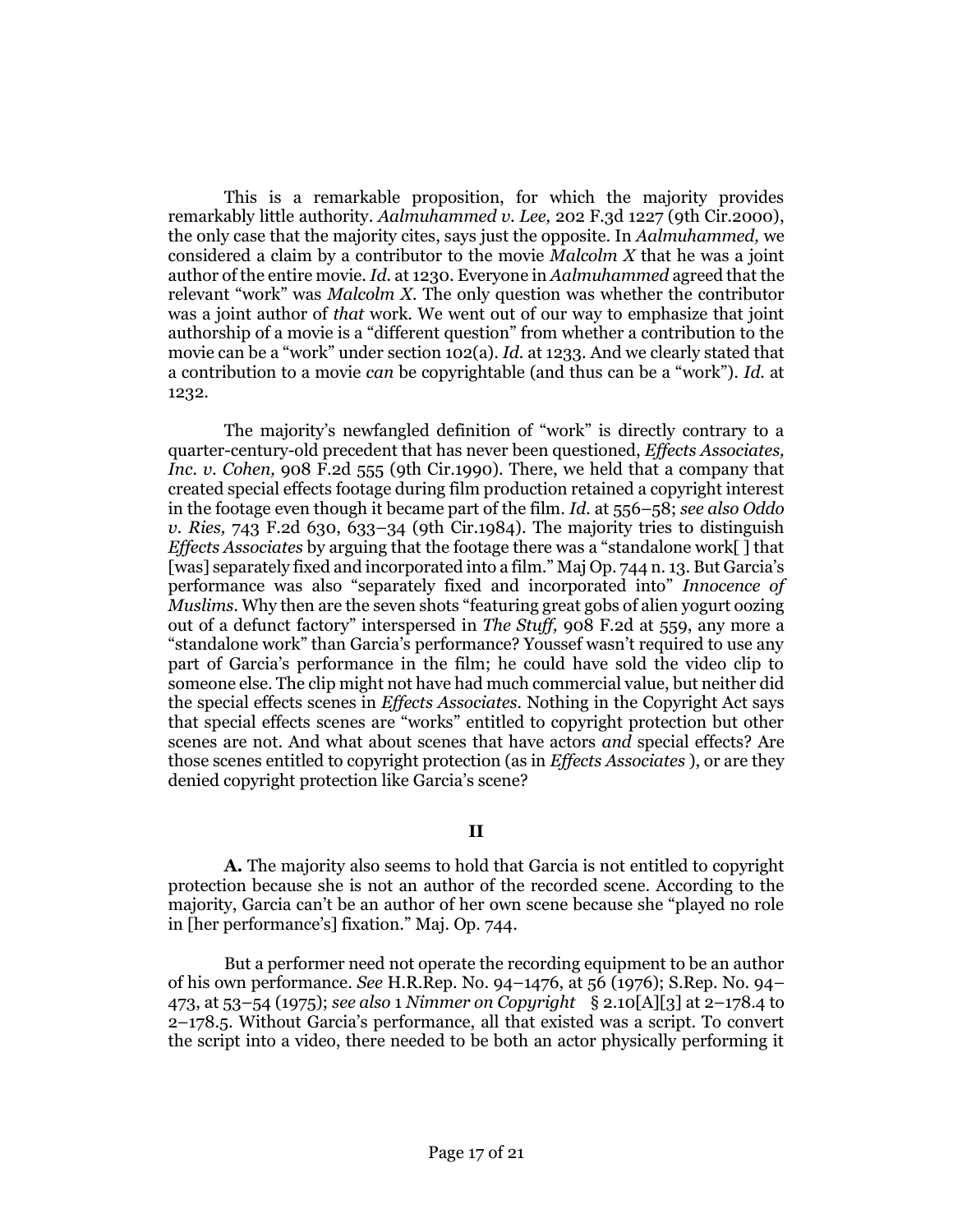and filmmakers recording the performance. Both kinds of activities can result in copyrightable expression. *See* 1 *Nimmer on Copyright* § 2.09[F] at 2–165 to 2–171 (discussing *[Baltimore Orioles, Inc. v. Major League Baseball Players Ass'n,](http://www.westlaw.com/Link/Document/FullText?findType=Y&serNum=1986154399&pubNum=0000350&originatingDoc=I51ce6ec9fd5811e4b86bd602cb8781fa&refType=RP&originationContext=document&vr=3.0&rs=cblt1.0&transitionType=DocumentItem&contextData=(sc.Search))* 805 [F.2d 663 \(7th Cir.1986\)\)](http://www.westlaw.com/Link/Document/FullText?findType=Y&serNum=1986154399&pubNum=0000350&originatingDoc=I51ce6ec9fd5811e4b86bd602cb8781fa&refType=RP&originationContext=document&vr=3.0&rs=cblt1.0&transitionType=DocumentItem&contextData=(sc.Search)).[11](#page-17-0) Garcia's performance had at least "some minimal degree of creativity" apart from the script and Youssef's direction. *See Feist,* [499 U.S. at](http://www.westlaw.com/Link/Document/FullText?findType=Y&serNum=1991060551&pubNum=0000708&originatingDoc=I51ce6ec9fd5811e4b86bd602cb8781fa&refType=RP&originationContext=document&vr=3.0&rs=cblt1.0&transitionType=DocumentItem&contextData=(sc.Search))  [345](http://www.westlaw.com/Link/Document/FullText?findType=Y&serNum=1991060551&pubNum=0000708&originatingDoc=I51ce6ec9fd5811e4b86bd602cb8781fa&refType=RP&originationContext=document&vr=3.0&rs=cblt1.0&transitionType=DocumentItem&contextData=(sc.Search)). One's "[p]ersonality always contains something unique. It expresses its singularity even in handwriting, and a very modest grade of art has in it something which is one man's alone." *[Bleistein v. Donaldson Lithographing Co.,](http://www.westlaw.com/Link/Document/FullText?findType=Y&serNum=1903100385&pubNum=0000708&originatingDoc=I51ce6ec9fd5811e4b86bd602cb8781fa&refType=RP&originationContext=document&vr=3.0&rs=cblt1.0&transitionType=DocumentItem&contextData=(sc.Search))* 188 U.S. [239, 250 \(1903\).](http://www.westlaw.com/Link/Document/FullText?findType=Y&serNum=1903100385&pubNum=0000708&originatingDoc=I51ce6ec9fd5811e4b86bd602cb8781fa&refType=RP&originationContext=document&vr=3.0&rs=cblt1.0&transitionType=DocumentItem&contextData=(sc.Search)) To dispute this is to claim that *Gone With the Wind* would be the same movie if Rhett Butler were played by Peter Lorre.

<span id="page-17-0"></span>Actors usually sign away their rights when contracting to do a movie, but Garcia didn't and she wasn't Youssef's employee. I'd therefore find that Garcia acquired a copyright in her performance the moment it was fixed. When dealing with material created during production of a film or other composite work, the absence of a contract always complicates things. *See [Effects Associates,](http://www.westlaw.com/Link/Document/FullText?findType=Y&serNum=1990110297&pubNum=0000350&originatingDoc=I51ce6ec9fd5811e4b86bd602cb8781fa&refType=RP&fi=co_pp_sp_350_556&originationContext=document&vr=3.0&rs=cblt1.0&transitionType=DocumentItem&contextData=(sc.Search)#co_pp_sp_350_556)* 908 F.2d [at 556](http://www.westlaw.com/Link/Document/FullText?findType=Y&serNum=1990110297&pubNum=0000350&originatingDoc=I51ce6ec9fd5811e4b86bd602cb8781fa&refType=RP&fi=co_pp_sp_350_556&originationContext=document&vr=3.0&rs=cblt1.0&transitionType=DocumentItem&contextData=(sc.Search)#co_pp_sp_350_556) ("Moviemakers do lunch, not contracts."). Without a contract the parties are left with whatever rights the copyright law gives them. It's not our job to take away from performers rights Congress gave them. Did Jimi Hendrix acquire no copyright in the recordings of his concerts because he didn't run the recorder in addition to playing the guitar? Garcia may not be as talented as Hendrix—who is? but she's no less entitled to the protections of the Copyright Act.

**B.** While the Copyright Office claims that its "longstanding practices" don't recognize Garcia's copyright interest, it doesn't seem that the Register of Copyrights got the memo. The Register was a member of the U.S. delegation that signed the Beijing Treaty on Audiovisual Performances. *See* U.S. Copyright Office, *Annual Report of the Register of Copyrights* 8 (2012). The Treaty would recognize Garcia's rights in her performance. It provides that "performers" have the "exclusive right of authorizing ... the fixation of their unfixed performances," and "reproduction of their performances fixed in audiovisual fixations, in any manner or form." World Intellectual Property Organization, *Beijing Treaty on Audiovisual Performances,* Art. 6(ii), 7 (2012).

 $\overline{a}$ <sup>1</sup> Professor Nimmer agrees with the first premise of *Baltimore Orioles,* namely, that a contributor of a copyrightable expression that's captured on video may retain a copyright interest in it. 1 *Nimmer on Copyright* § 2.09[F] at 2–166. That's because both the underlying human activity and the creative aspects of the video itself may be copyrightable. *Id.* Professor Nimmer disagrees with the Seventh Circuit's decision in *Baltimore Orioles* on the basis that the underlying human activity in that case (the baseball game) didn't contain any creative elements. 1 *id.* § 2.09 [F] at  $2-167$  to  $2-171$ . But Garcia's acting performance is clearly copyrightable subject matter. *See Law[s v. Sony Music Entm't, Inc.,](http://www.westlaw.com/Link/Document/FullText?findType=Y&serNum=2009215594&pubNum=0000506&originatingDoc=I51ce6ec9fd5811e4b86bd602cb8781fa&refType=RP&fi=co_pp_sp_506_1142&originationContext=document&vr=3.0&rs=cblt1.0&transitionType=DocumentItem&contextData=(sc.Search)#co_pp_sp_506_1142)* [448 F.3d 1134, 1142 \(9th Cir.2006\)](http://www.westlaw.com/Link/Document/FullText?findType=Y&serNum=2009215594&pubNum=0000506&originatingDoc=I51ce6ec9fd5811e4b86bd602cb8781fa&refType=RP&fi=co_pp_sp_506_1142&originationContext=document&vr=3.0&rs=cblt1.0&transitionType=DocumentItem&contextData=(sc.Search)#co_pp_sp_506_1142) (citing *Fleet v. CBS, Inc.,* [50 Cal.App.4th 1911, 58](http://www.westlaw.com/Link/Document/FullText?findType=Y&serNum=1996263747&pubNum=0003484&originatingDoc=I51ce6ec9fd5811e4b86bd602cb8781fa&refType=RP&fi=co_pp_sp_3484_651&originationContext=document&vr=3.0&rs=cblt1.0&transitionType=DocumentItem&contextData=(sc.Search)#co_pp_sp_3484_651)  [Cal.Rptr.2d 645, 651 \(1996\)\)](http://www.westlaw.com/Link/Document/FullText?findType=Y&serNum=1996263747&pubNum=0003484&originatingDoc=I51ce6ec9fd5811e4b86bd602cb8781fa&refType=RP&fi=co_pp_sp_3484_651&originationContext=document&vr=3.0&rs=cblt1.0&transitionType=DocumentItem&contextData=(sc.Search)#co_pp_sp_3484_651); 1 *Nimmer on Copyright* § 2.09[F] at 2–170 n. 85.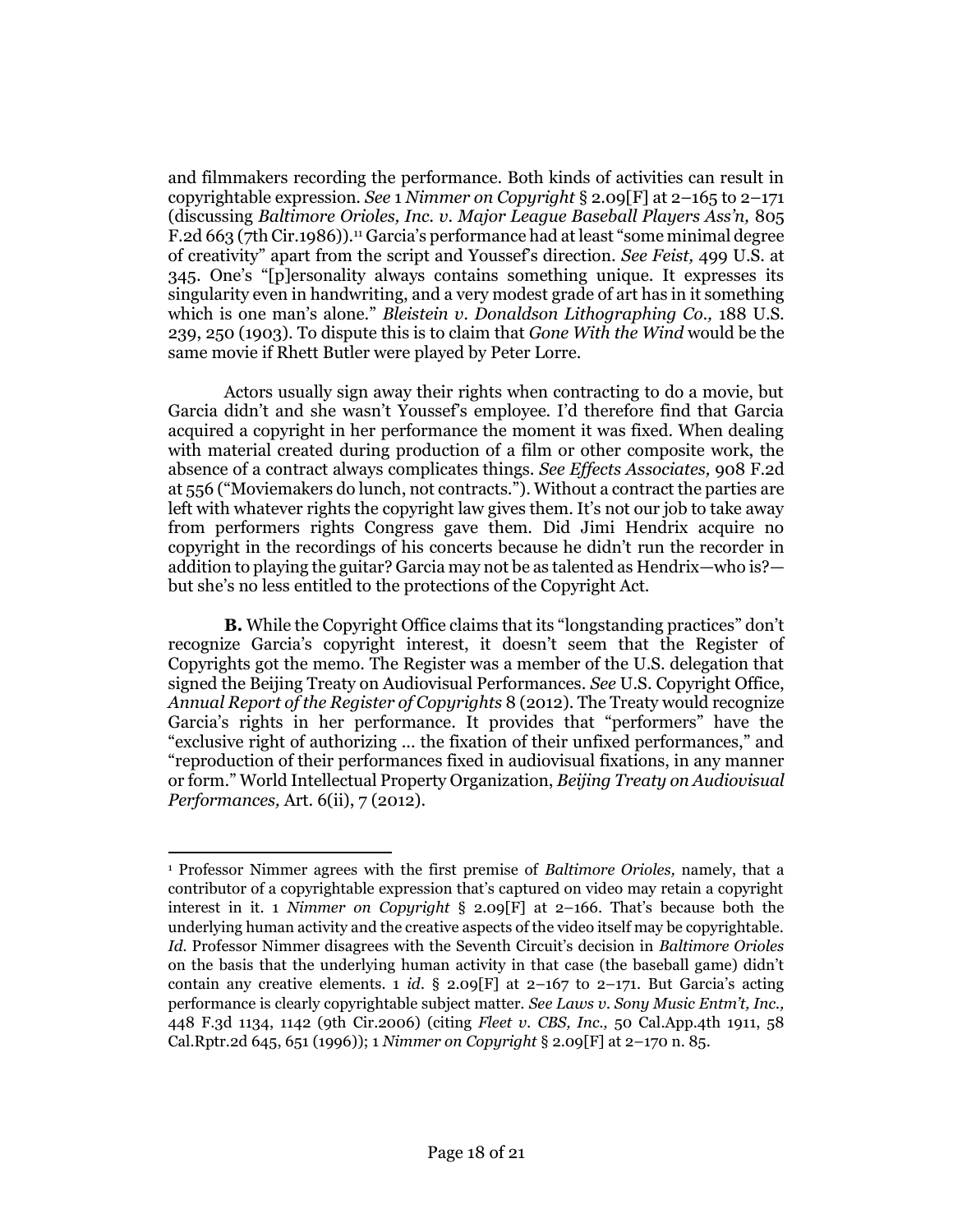The Patent Office, which led the delegation, states that U.S. law is "generally compatible" with the Treaty, as "actors and musicians are considered to be 'authors' of their performances providing them with copyright rights." U.S. Patent & Trademark Office, *Background and Summary of the 2012 WIPO Audiovisual Performances Treaty* 2 (2012). Although the Copyright Office hasn't issued a statement of compatibility, it's hard to believe that it would sign on if it believed that the Treaty's key provisions are inconsistent with U.S. copyright law. In fact, the Copyright Office praised the Treaty as "an important step forward in protecting the performances of television and film actors throughout the world." U.S. Copyright Office, *NewsNet: Beijing Audiovisual Performances Treaty* (2012), http://copyright.gov/newsnet/2012/460.html. Except in the Ninth Circuit.

The Copyright Office's position is thus inconsistent at best. And, in any event, neither the Copyright Office's reasoning nor the authority it relies on in its letter to Garcia fare any better than the majority's. The Copyright Office would refuse copyright registration to an actor like Garcia because "an actor or an actress in a motion picture is either a joint author in the entire work or, as most often is the case, is not an author at all by virtue of a work made for hire agreement." However, Garcia isn't a joint author of the entire movie and didn't sign any agreements. She doesn't fit into either category. Like the majority, the Copyright Office would wish this problem away by refusing registration unless the copyright claimant personally recorded his performance. But nothing in the legislative history relied on by the Copyright Office (which concerned joint authorship of an entire film) suggests that a non-employee doesn't retain any copyright interest in a video clip of his acting performance because it's recorded by the film's producer. *See* [H.R.Rep. No. 94](http://www.westlaw.com/Link/Document/FullText?findType=Y&serNum=0100747631&pubNum=0100014&originatingDoc=I51ce6ec9fd5811e4b86bd602cb8781fa&refType=TV&originationContext=document&vr=3.0&rs=cblt1.0&transitionType=DocumentItem&contextData=(sc.Search))–1476, at 120.

### **III**

The harm the majority fears would result from recognizing performers' copyright claims in their fixed, original expression is overstated. The vast majority of copyright claims by performers in their contributions are defeated by a contract and the work for hire doctrine. *See* 1 *Nimmer on Copyright* § 6.07 [B][2] at 6–28 to 6–29; 2 William F. Patry, *[Patry on Copyright](http://www.westlaw.com/Link/Document/FullText?findType=Y&serNum=0329604896&pubNum=0196399&originatingDoc=I51ce6ec9fd5811e4b86bd602cb8781fa&refType=TS&originationContext=document&vr=3.0&rs=cblt1.0&transitionType=DocumentItem&contextData=(sc.Search))* § 5:17 (2010). And most of the performers that fall through the cracks would be found to have given an implied license to the film's producers to use the contribution in the ultimate film. *See [Effects Associates,](http://www.westlaw.com/Link/Document/FullText?findType=Y&serNum=1990110297&pubNum=0000350&originatingDoc=I51ce6ec9fd5811e4b86bd602cb8781fa&refType=RP&fi=co_pp_sp_350_558&originationContext=document&vr=3.0&rs=cblt1.0&transitionType=DocumentItem&contextData=(sc.Search)#co_pp_sp_350_558)* 908 F.2d at 558. Very few performers would be left to sue at all, and the ones that remain would have to find suing worth their while. They wouldn't be able to claim the valuable rights of joint authorship of the movie, such as an undivided share in the movie or the right to exploit the movie for themselves. *See* 1 *Nimmer on Copyright* § 6.08 at 6–34 to 636. Rather, their copyright claims would be limited to the original expression they created. *See [Aalmuhammed,](http://www.westlaw.com/Link/Document/FullText?findType=Y&serNum=2000047327&pubNum=0000506&originatingDoc=I51ce6ec9fd5811e4b86bd602cb8781fa&refType=RP&fi=co_pp_sp_506_1232&originationContext=document&vr=3.0&rs=cblt1.0&transitionType=DocumentItem&contextData=(sc.Search)#co_pp_sp_506_1232)* 202 [F.3d at 1232;](http://www.westlaw.com/Link/Document/FullText?findType=Y&serNum=2000047327&pubNum=0000506&originatingDoc=I51ce6ec9fd5811e4b86bd602cb8781fa&refType=RP&fi=co_pp_sp_506_1232&originationContext=document&vr=3.0&rs=cblt1.0&transitionType=DocumentItem&contextData=(sc.Search)#co_pp_sp_506_1232) *[Effects Associates,](http://www.westlaw.com/Link/Document/FullText?findType=Y&serNum=1990110297&pubNum=0000350&originatingDoc=I51ce6ec9fd5811e4b86bd602cb8781fa&refType=RP&fi=co_pp_sp_350_559&originationContext=document&vr=3.0&rs=cblt1.0&transitionType=DocumentItem&contextData=(sc.Search)#co_pp_sp_350_559)* 908 F.2d at 559. Which is why filmmaking hasn't ground to a halt even though we held a quarter-century ago that "where a non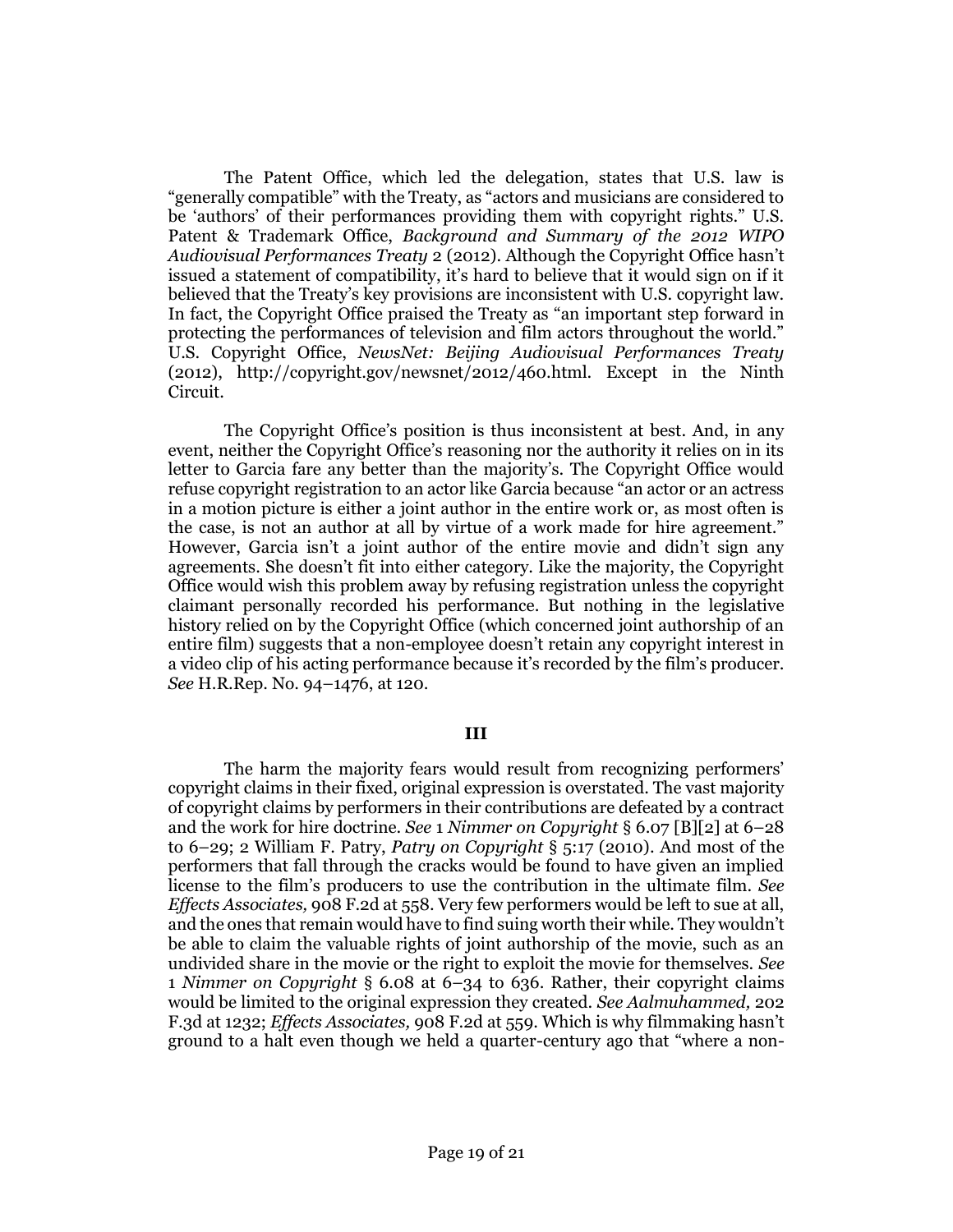employee contributes to a book or movie, ... the exclusive rights of copyright ownership vest in the creator of the contribution, unless there is a written agreement to the contrary." *[Effects Associates,](http://www.westlaw.com/Link/Document/FullText?findType=Y&serNum=1990110297&pubNum=0000350&originatingDoc=I51ce6ec9fd5811e4b86bd602cb8781fa&refType=RP&fi=co_pp_sp_350_557&originationContext=document&vr=3.0&rs=cblt1.0&transitionType=DocumentItem&contextData=(sc.Search)#co_pp_sp_350_557)* 908 F.2d at 557.

Regardless, the Supreme Court has reminded us that "speculation about future harms is no basis for [courts] to shrink authorial rights." *[N.Y. Times Co. v.](http://www.westlaw.com/Link/Document/FullText?findType=Y&serNum=2001536094&pubNum=0000708&originatingDoc=I51ce6ec9fd5811e4b86bd602cb8781fa&refType=RP&originationContext=document&vr=3.0&rs=cblt1.0&transitionType=DocumentItem&contextData=(sc.Search))  Tasini,* [533 U.S. 483, 505](http://www.westlaw.com/Link/Document/FullText?findType=Y&serNum=2001536094&pubNum=0000708&originatingDoc=I51ce6ec9fd5811e4b86bd602cb8781fa&refType=RP&originationContext=document&vr=3.0&rs=cblt1.0&transitionType=DocumentItem&contextData=(sc.Search))–06 (2001). In *Tasini,* freelance authors argued that the inclusion in databases of their articles that originally appeared in periodicals infringed their copyrights in the works. *Id.* [at 487.](http://www.westlaw.com/Link/Document/FullText?findType=Y&serNum=2001536094&pubNum=0000708&originatingDoc=I51ce6ec9fd5811e4b86bd602cb8781fa&refType=RP&originationContext=document&vr=3.0&rs=cblt1.0&transitionType=DocumentItem&contextData=(sc.Search)) Publishers warned that " 'devastating' consequences," including massive damages awards, would result if the Court were to hold for the freelancers. *Id.* [at 504.](http://www.westlaw.com/Link/Document/FullText?findType=Y&serNum=2001536094&pubNum=0000708&originatingDoc=I51ce6ec9fd5811e4b86bd602cb8781fa&refType=RP&originationContext=document&vr=3.0&rs=cblt1.0&transitionType=DocumentItem&contextData=(sc.Search)) The Court nonetheless held for the freelancers, turning back the parade of horribles deployed by the publishers. The Court explained that there are "numerous models for distributing copyrighted works and remunerating authors for their distribution." *Id.* [at 504](http://www.westlaw.com/Link/Document/FullText?findType=Y&serNum=2001536094&pubNum=0000708&originatingDoc=I51ce6ec9fd5811e4b86bd602cb8781fa&refType=RP&originationContext=document&vr=3.0&rs=cblt1.0&transitionType=DocumentItem&contextData=(sc.Search))– [05.](http://www.westlaw.com/Link/Document/FullText?findType=Y&serNum=2001536094&pubNum=0000708&originatingDoc=I51ce6ec9fd5811e4b86bd602cb8781fa&refType=RP&originationContext=document&vr=3.0&rs=cblt1.0&transitionType=DocumentItem&contextData=(sc.Search)) *Tasini* is a powerful reminder that movie producers, publishers and distributors will always claim that the sky is falling in cases that might recognize an individual contributor's copyright interest in material he created.[22](#page-19-0) They will always say, as Google says here, that holding in the contributor's favor will make "Swiss cheese" of copyrights. Maj. Op. 742.

<span id="page-19-0"></span>But under our copyright law, the creators of original, copyrightable material *automatically* acquire a copyright interest in the material as soon as it is fixed. There's no exception for material created during production of a film or other composite work. When modern works, such as films or plays, are produced, contributors will often create separate, copyrightable works as part of the process. Our copyright law says that the copyright interests in this material vest initially with its creators, who will then have leverage to obtain compensation by contract. The answer to the "Swiss cheese" bugbear isn't for courts to limit who can acquire copyrights in order to make life simpler for producers and internet service providers. It's for the parties to allocate their rights by contract. *See [Effects](http://www.westlaw.com/Link/Document/FullText?findType=Y&serNum=1990110297&pubNum=0000350&originatingDoc=I51ce6ec9fd5811e4b86bd602cb8781fa&refType=RP&fi=co_pp_sp_350_557&originationContext=document&vr=3.0&rs=cblt1.0&transitionType=DocumentItem&contextData=(sc.Search)#co_pp_sp_350_557)  Associates,* [908 F.2d at 557.](http://www.westlaw.com/Link/Document/FullText?findType=Y&serNum=1990110297&pubNum=0000350&originatingDoc=I51ce6ec9fd5811e4b86bd602cb8781fa&refType=RP&fi=co_pp_sp_350_557&originationContext=document&vr=3.0&rs=cblt1.0&transitionType=DocumentItem&contextData=(sc.Search)#co_pp_sp_350_557) Google makes oodles of dollars by enabling its users to upload almost any video without pre-screening for potential copyright infringement. Google's business model, like that of the database owners in *Tasini,* assumes the risk that a user's upload infringes someone else's copyright, and that it may have to take corrective action if a copyright holder comes forward.

 $\overline{\phantom{a}}$ 

<sup>2</sup> Ditto in *[Community for Creative Non](http://www.westlaw.com/Link/Document/FullText?findType=Y&serNum=1989082504&pubNum=0000708&originatingDoc=I51ce6ec9fd5811e4b86bd602cb8781fa&refType=RP&originationContext=document&vr=3.0&rs=cblt1.0&transitionType=DocumentItem&contextData=(sc.Search))–Violence v. Reid,* 490 U.S. 730 (1989), which concerned the scope of a "work made for hire." *Id.* [at 738.](http://www.westlaw.com/Link/Document/FullText?findType=Y&serNum=1989082504&pubNum=0000708&originatingDoc=I51ce6ec9fd5811e4b86bd602cb8781fa&refType=RP&originationContext=document&vr=3.0&rs=cblt1.0&transitionType=DocumentItem&contextData=(sc.Search)) Amici representing, among others, publishers and technology companies advocated for a broad definition of "employee." They predicted "ever-increasing interference with the dissemination of creative works" if the Court didn't adopt their definition of "employee." Brief of the Computer & Business Equipment Manufacturers' Ass'n et al. in Support of Petitioners at 4–5, *[Cmty. for Creative Non](http://www.westlaw.com/Link/Document/FullText?findType=Y&serNum=1989082504&pubNum=0000708&originatingDoc=I51ce6ec9fd5811e4b86bd602cb8781fa&refType=RP&originationContext=document&vr=3.0&rs=cblt1.0&transitionType=DocumentItem&contextData=(sc.Search))–Violence v. Reid,* 490 U.S. 730 (1989) (No. 88–293). But the Court adopted the narrower definition of "employee" used in agency law. *Reid,* [490 U.S. at](http://www.westlaw.com/Link/Document/FullText?findType=Y&serNum=1989082504&pubNum=0000708&originatingDoc=I51ce6ec9fd5811e4b86bd602cb8781fa&refType=RP&originationContext=document&vr=3.0&rs=cblt1.0&transitionType=DocumentItem&contextData=(sc.Search))  [750](http://www.westlaw.com/Link/Document/FullText?findType=Y&serNum=1989082504&pubNum=0000708&originatingDoc=I51ce6ec9fd5811e4b86bd602cb8781fa&refType=RP&originationContext=document&vr=3.0&rs=cblt1.0&transitionType=DocumentItem&contextData=(sc.Search))–51. It appears that creative works have been disseminating just fine in spite of *Reid.*